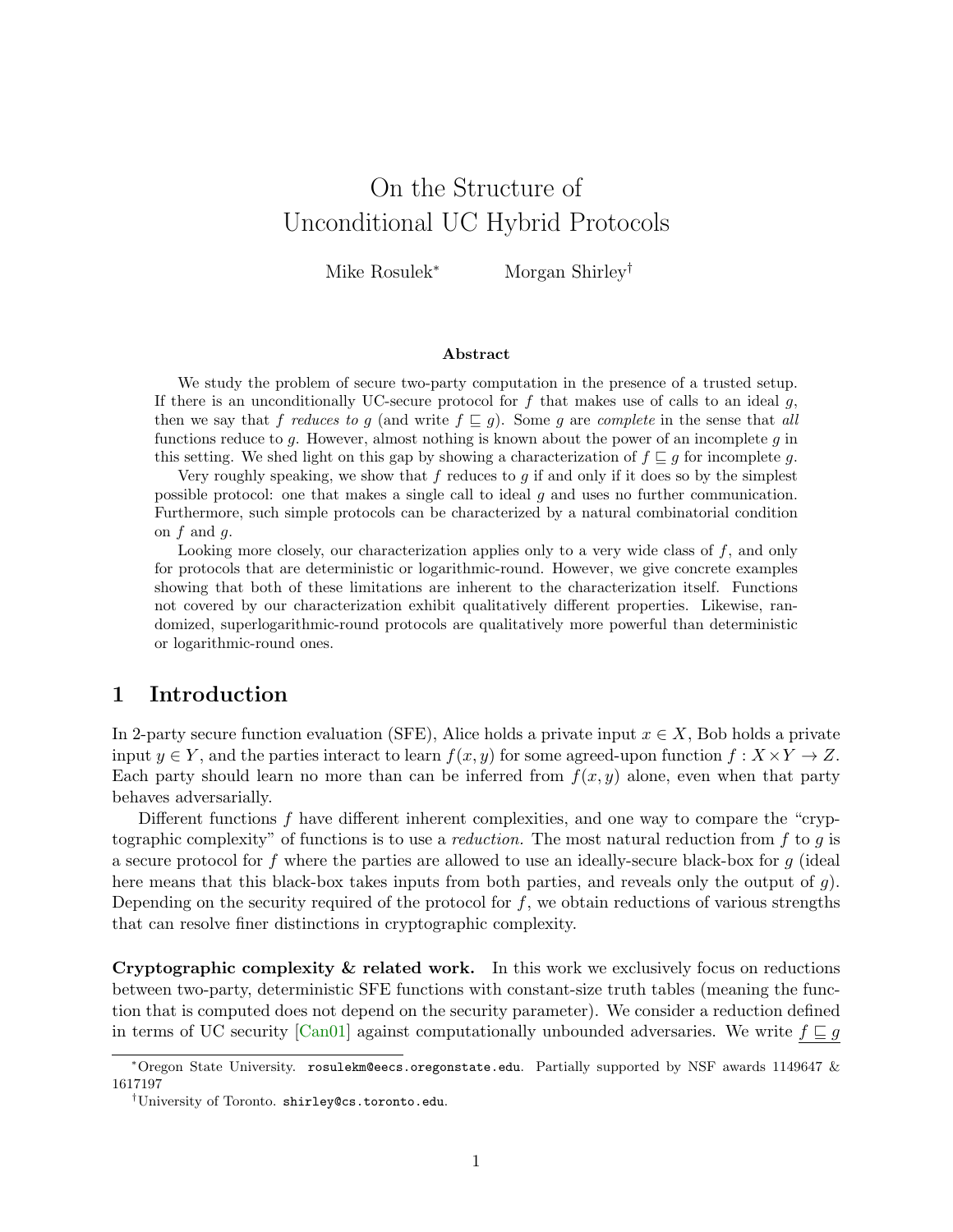to denote that there is a UC-secure protocol securely realizing f against unbounded adversaries, that makes calls to an ideal g functionality (i.e., a protocol in the "g-hybrid model").

After defining a notion of reducibility, the most natural step is to identify which objects are complete for the reduction. A function g is **complete** (under  $\subseteq$ ) if  $f \subseteq g$  for all f. Otherwise we say that  $q$  is **incomplete**.

Kilian [\[Kil88\]](#page-14-1) was the first to consider completeness of SFE functionalities, proving that the oblivious transfer function is complete. Although the result pre-dates the UC model, a variant of the construction from  $[Ki189]$  is likely to achieve UC security — *i.e.*, oblivious transfer is complete under the  $\subseteq$  reduction that we consider in this work. Later work characterized exactly which functions are complete (w.r.t. malicious, unconditional security): for symmetric SFE (where both parties receive the same output) [\[Kil91\]](#page-14-3), for asymmetric SFE (where only one party receives output) [\[Kil00\]](#page-14-4), for SFE where parties may receive different outputs [\[KMQ11\]](#page-14-5), and even for randomized SFE functions [\[MPR12,](#page-15-0) [KMPS14\]](#page-14-6).

When one or both of f, g are complete, the question of  $f \subseteq g$  is simple to answer. If g is complete, then  $f \sqsubseteq g$ . If f is complete but g is not, then  $f \not\sqsubseteq g$ . The goal of this line of work is to therefore understand when  $f \sqsubseteq g$ , for f and g which are incomplete.

Prabhakaran & Rosulek [\[PR08\]](#page-15-1) gave an example of four functions that satisfy  $f_1 \n\sqsubset f_2 \sqsubset f_3 \sqsubset f_4$ (where  $f \sqsubset g$  means that  $f \sqsubseteq g$  but  $g \not\sqsubseteq f$ ). Maji, Prabhakaran & Rosulek [\[MPR09\]](#page-15-2) extended this result to show an *infinite* strict hierarchy  $f_1 \sqsubset f_2 \sqsubset \cdots \sqsubset f_i \sqsubset \cdots$ , and also showed an example of a pair of functions that are incomparable  $(f \not\sqsubseteq g$  and  $g \not\sqsubseteq f)$ . The same authors in [\[MPR10a\]](#page-15-3) later proved several additional results of the form  $f \not\sqsubseteq g$ .

These results hint at a rich landscape of complexity with respect to the  $\subseteq$  reduction, but fall well short of revealing the entire picture. First, they are not complete characterizations, but give only necessary conditions for  $f \subseteq g$ . Second, the techniques in these works apply only to f and g that have *semi-honest-secure* protocols. This leaves a large class of functions that are neither complete nor admit any semi-honest protocol (simple characterizations of both properties are known [\[Bea89,](#page-13-0) [Kus89,](#page-14-7) [Kil91\]](#page-14-3)). A canonical example of such a function is the so-called "spiral" function shown in Figure [1c](#page-4-0). Currently almost nothing is known about reductions involving such intermediate functions.

Other related work. We consider a reduction based on UC security against unbounded adversaries. Weaker reductions have been studied, but they do not turn out to illuminate many distinctions in complexity. For example, one may define a reduction based on *polynomial-time* UC security. It turns out that every SFE is either complete or trivial (it reduces to every other function) under this reduction [\[MPR10b\]](#page-15-4).

In this paper we prove qualitative differences in the power of randomized and deterministic protocols, even when realizing deterministic functions using other deterministic functions (i.e., we show specific, deterministic f and g where  $f \sqsubseteq g$  via a randomized protocol but not by any deterministic protocol). In the two-party setting, Dodis & Micali  $[DM99]$  show such a separation among complete f and g, for a special class of protocols (in which one party does not speak). Beimel & Malkin [\[BM04\]](#page-14-9) show specific f and (complete) g for which randomized protocols make exponentially fewer calls to g than deterministic protocols.

## <span id="page-1-0"></span>2 Overview of Our Results

Scope of Results: Incomplete, Non-Unilateral Functions. As mentioned in the introduction, the question of  $f \sqsubseteq g$  is straight-forward when one of  $\{f, g\}$  are complete. We therefore focus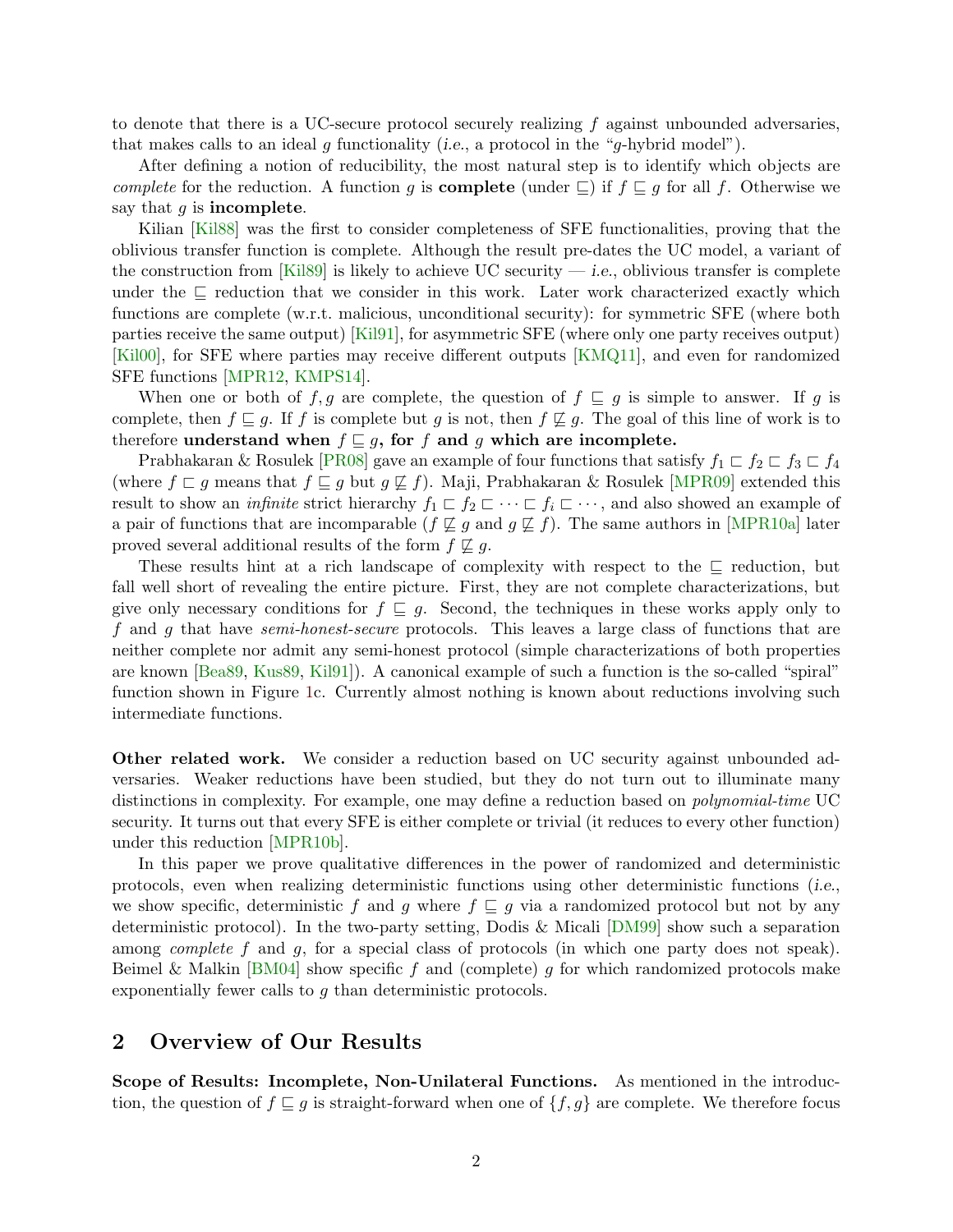on characterizing  $f \sqsubseteq g$  when both are incomplete.

We say that f is **unilateral** if there exists an input  $y^*$  for one of the parties (by symmetry, Bob) such that  $f(\cdot, y^*)$  is a constant function. That is, by choosing input  $y^*$  Bob can unilaterally fix the output of f. We characterize  $f \subseteq g$ , when f is non-unilateral. In [Section 7.1](#page-11-0) we show an example of unilateral  $f, g$  that do not obey the characterization, demonstrating that this restriction is tight.

**Statement of Main Result.** We show a complete and combinatorial characterization of  $f \sqsubseteq g$ , for a natural class of protocols. For this characterization, identify each function  $f$  with its 2dimensional truth table (rows corresponding to Alice-inputs and columns to Bob-inputs). We say that f **embeds in** g if f appears as a submatrix of g, subject to some other restrictions (essentially, the other parts of g can't "interfere" with the f-submatrix — the formal definition is in [Section 4\)](#page-5-0). We then prove our main theorem:

<span id="page-2-0"></span>**Theorem 1.** The following are equivalent, when f and g are incomplete and f is non-unilateral. 1.  $f \sqsubseteq g$  via a worst-case  $O(\log \kappa)$ -round protocol (where  $\kappa$  is the security parameter)

- 2.  $f \sqsubseteq g$  via a deterministic protocol
- 3.  $f \sqsubseteq g$  via a deterministic protocol consisting of a single call to g and no additional communication.
- 4. f embeds in g

**Technical Approach.** The most involved part of our main theorem is proving  $(1) \Rightarrow (3)$  and  $(2)$  $\Rightarrow$  (3). Intuitively this involves "compressing" an arbitrary protocol for  $f \sqsubseteq g$  into a single call to g.

Our first step is to show that every secure protocol for  $f \sqsubseteq g$  can be transformed into one with the following instantaneous property:

- With overwhelming probability, the protocol terminates immediately following some call to g.
- Strictly before this terminal call to  $g$ , the protocol transcript leaks negligible information about either party's inputs.

Our main technical tool is that of frontier analysis, which was introduced in [\[MPR09\]](#page-15-2) and extended in [\[MOPR11\]](#page-15-5). A frontier in the protocol is simply the collection of partial transcripts where some statistical condition is true for the first time. Roughly speaking, we define two frontiers for each party: one expressing "the first time the simulator is likely to extract" and another for "the first time honest parties can reliably predict the final output." We then argue that these frontiers must all be reached simultaneously, with overwhelming probability. As such, these events can happen only as the result of a call to g. Furthermore, the protocol can be safely truncated after reaching the frontiers (since both parties can already predict the final output). The result of truncation is a protocol with the "instantaneous" property described above. We complete the argument by showing how such an instantaneous protocol can be compressed from  $O(\log \kappa)$  rounds to one round.

**Tightness of the Characterization** Our main theorem does not characterize  $f \subseteq g$  when f is unilateral. This restriction is inherent, as we demonstrate with an example in [Section 7.1.](#page-11-0) In [Section 7.2](#page-12-0) we also demonstrate an example  $f$  and  $g$  with the following properties: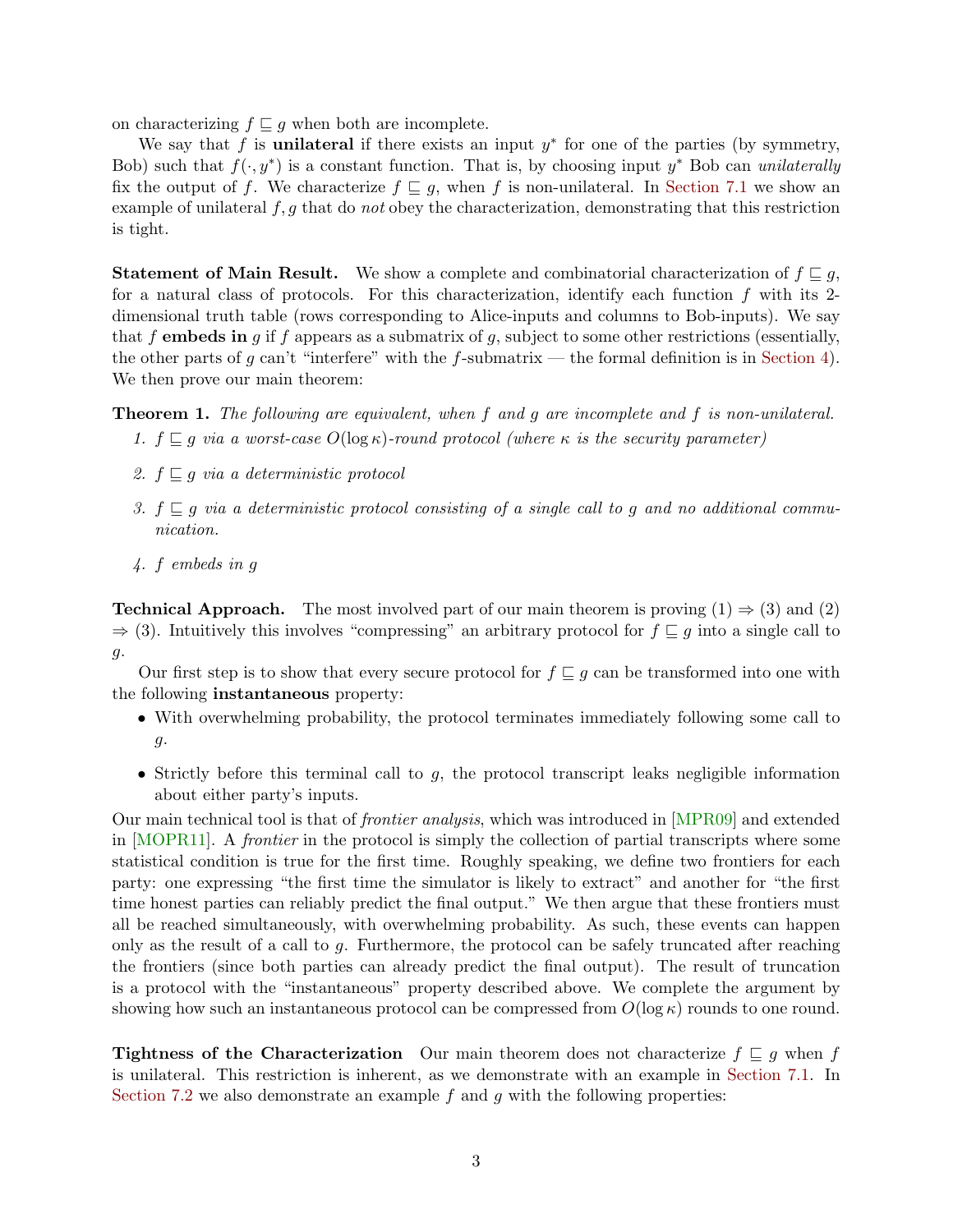- 1. f does not embed in g. Hence, by the classification theorem,  $f \not\sqsubseteq g$  via any deterministic protocol or (randomized) logarithmic-round protocol.
- 2.  $f \subseteq g$  via a randomized protocol whose expected round complexity is constant, but whose *worst-case* round complexity is  $r(\kappa)$  for any  $r(\kappa) = \omega(\log \kappa)$ .

This example demonstrates that our main characterization's limitation to  $O(\log \kappa)$ -round protocols is inherent.

Interestingly, the  $\omega(\log \kappa)$ -round protocol for  $f \sqsubseteq g$  has the *instantaneous* property described above. Hence, the protocol leaks no information about the parties' inputs, until  $f(x, y)$  is completely revealed in a single call to g. Yet there is no way to securely compress the protocol to just the "meaningful" call to g. Somehow, it is important that the "output-fixing" round is unpredictable.

Mysteriously, a similar structure appears in the protocols of Gordon et al. [\[GHKL08\]](#page-14-10) that achieve fairness. These protocols leak nothing about the inputs until, in some secret round, the output is completely revealed. Analogously, Lindell & Rabin  $[LR17]$  show that the "output-fixing" round in a fair protocol cannot be predictable. We are not sure what fairness has to do with *unfair* multi-party computation with an incomplete hybrid functionality, and leave open this exploration for future work.

Ours is also one of the few examples of a  $\omega(1)$  round-complexity lower bound for informationtheoretic multi-party computation. Indeed, when g is complete,  $f \subseteq g$  is possible in constant rounds, for any f: first, obtain oblivious transfer from g in constant rounds [\[Kil91,](#page-14-3) [KMQ11\]](#page-14-5), and from oblivious transfer obtain f in constant rounds  $[IPS08]$ <sup>[1](#page-3-0)</sup>

## 3 Preliminaries

#### 3.1 Secure Function Evaluation, UC Security

We assume the reader has familiarity with the UC framework (a brief overview is given in [Ap](#page-15-6)[pendix A\)](#page-15-6). In this work we study deterministic 2-party secure function evaluation (SFE), in the universal composability (UC) framework [\[Can01\]](#page-14-0) against computationally unbounded adversaries that corrupt parties statically (i.e., once and for all before the protocol begins). We consider security-with-abort, meaning that malicious parties are allowed to learn their output first, and delay the honest parties from receiving output (perhaps indefinitely).

We use the following notation:

- $f \sqsubseteq g$ : there is a secure protocol (UC, unconditional) for f that uses calls to an ideal g (i.e., a secure protocol in the g-hybrid model).
- $f \sqsubseteq_1 g: f \sqsubseteq g$  via a protocol that makes only a single call to g and uses no additional communication.

#### 3.2 Combinatorial Properties of Complete/Incomplete f

We review some basics of 2-party SFE. Let f be a 2-party SFE with domain  $X \times Y$ . A fundamental property of SFE has to do with decomposing the function into "rectangles." Define  $rect_f(x, y) =$  $\{x' \mid f(x,y) = f(x',y)\}\times \{y' \mid f(x,y) = f(x,y')\}.$  We refer to rect<sub>f</sub> $(x,y)$  as a rectangle of f. The characterization of [in]completeness for 2-party SFE is due to Kilian:

<span id="page-3-0"></span><sup>&</sup>lt;sup>1</sup>Note that the round complexity of these protocols may depend on f and g (e.g., the circuit depth of f), but is constant with respect to the security parameter since we consider only functions with constant-size truth table.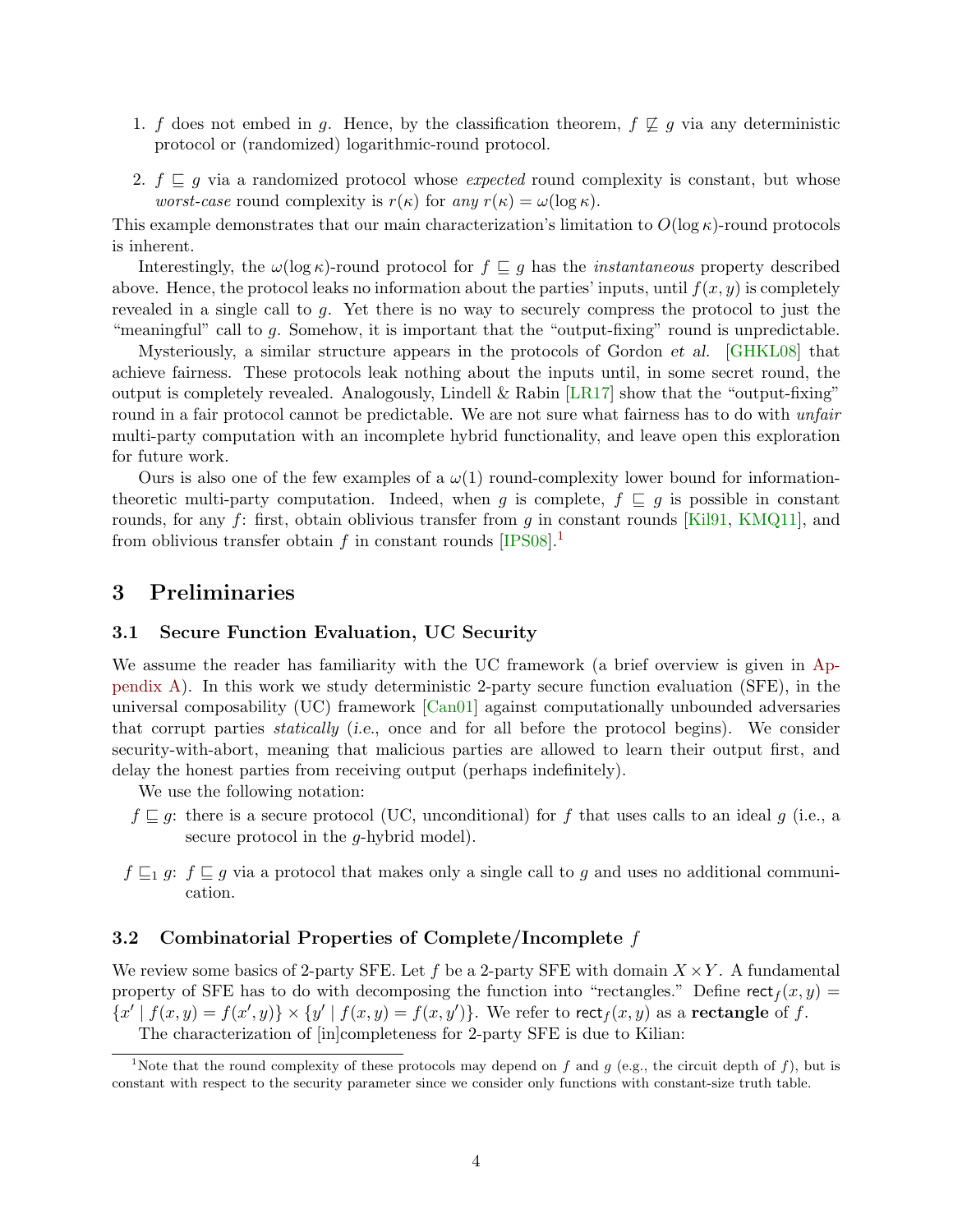

<span id="page-4-0"></span>Figure 1: Example SFE functions.

<span id="page-4-1"></span>**Theorem 2** ([\[Kil91\]](#page-14-3)). f is **incomplete** if and only if: for all  $x, x', y, y'$ ,

$$
f(x, y) = f(x', y) = f(x, y') \implies f(x', y') = f(x, y).
$$

A useful consequence of [Theorem 2](#page-4-1) is the following:

<span id="page-4-2"></span>**Observation 3.** Let f be incomplete. Then for all x, y, the value  $rect_f(x, y)$  is uniquely determined by  $f(x, y)$  and just one of  $\{x, y\}$ . Likewise,  $f(x, y)$  is uniquely determined by rect<sub>f</sub> $(x, y)$  and just one of  $\{x, y\}$ .

[Observation 3](#page-4-2) implies that without loss of generality we can think of the parties as computing the function  $(x, y) \mapsto \text{rect}_f(x, y)$  instead of the function  $f(x, y)$ .

[Figure 1](#page-4-0) shows three example functions, with the partition into rectangles given for the incomplete functions. Note that the second function has 4 rectangles: two rectangles with output 1, and two with output 2.

In this work we restrict our attention to **symmetric functions**, which give the same output  $f(x, y)$  to both parties. One could easily consider asymmetric functions  $f = (f_A, f_B)$  which give output  $f_A(x, y)$  to Alice and  $f_B(x, y)$  to Bob. However, a result of Kraschewski & Müller-Quade [\[KMQ11\]](#page-14-5) shows that all incomplete functions (even asymmetric ones) are isomorphic to some symmetric one.<sup>[2](#page-4-3)</sup> Hence, our restriction to symmetric functions is without loss of generality, and our theorem statements can be interpreted to apply to asymmetric functions as well.

#### <span id="page-4-5"></span>3.3 Properties of  $q$ -Hybrid Protocols for Incomplete  $q$

Fix a 2-party protocol  $\pi$ , and let t be a partial transcript (i.e., a prefix of a complete protocol transcript). We use  $Pr_{\pi}[t|xy]$  to denote the probability of obtaining a protocol transcript with prefix t, when both parties run the protocol honestly with respective inputs x and y.

Write t as a sequence of messages  $t = (m_1, \ldots, m_k)$ . Suppose Alice sends the odd-numbered messages. Then the choice of the odd-numbered (resp. even-numbered) messages depends only on the previous messages and x (resp. y), but not on y (resp. x). We can therefore write:

<span id="page-4-4"></span>
$$
\Pr_{\pi}[t|xy] = \prod_{i=1}^{k} \Pr_{\pi}[m_i|xy, m_1 \cdots m_{i-1}]
$$
  
= 
$$
\left(\prod_{i \text{ odd}} \Pr_{\pi}[m_i|x, m_1 \cdots m_{i-1}]\right) \left(\prod_{i \text{ even}} \Pr_{\pi}[m_i|y, m_1 \cdots m_{i-1}]\right)
$$
  

$$
\stackrel{\text{def}}{=} \Pr_{\pi}[t|x] \Pr_{\pi}[t|y]
$$
 (\*)

Here we are defining  $Pr_{\pi}[t|x]$  and  $Pr_{\pi}[t|y]$  to be equal to the parenthesized quantities. Essentially,  $Pr_{\pi}[t|x]$  is the probability that Alice behaves consistently with t when her input is x.

<span id="page-4-3"></span><sup>&</sup>lt;sup>2</sup>If  $f = (f_A, f_B)$  is incomplete then there is a symmetric function g such that (1)  $g(x, y)$  can be computed from  $x, f_A(x, y)$ ; (2)  $g(x, y)$  can be computed from y,  $f_B(x, y)$ ; (3)  $f_A(x, y)$  can be computed from  $x, g(x, y)$ ; (4)  $f_B(x, y)$ can be computed from  $y, g(x, y)$ .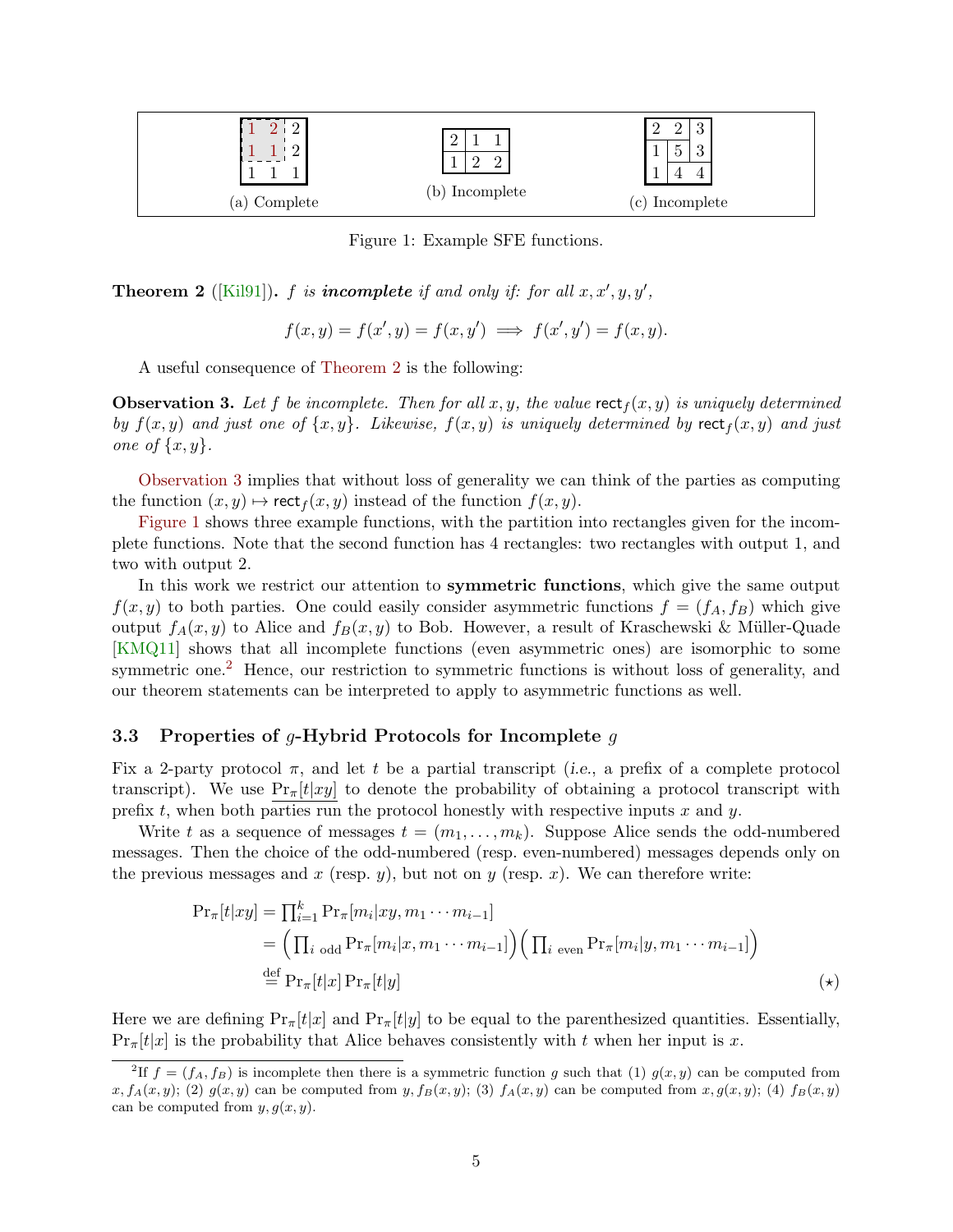In the g-hybrid model. A similar property also holds when the parties can call an ideal functionality g (i.e., protocols in the g-hybrid model), but only when g is *incomplete*, as we describe below.

When parties invoke g, its output is added to the joint transcript. From [Observation 3](#page-4-2) this is equivalent to adding  $rect_{\alpha}(\tilde{x}, \tilde{y})$  to the transcript, where  $\tilde{x}$  and  $\tilde{y}$  were the inputs that the parties gave to this instance of g. Let  $\tilde{X} \times \tilde{Y}$  be a particular rectangle in g. Then when g is incomplete we have:

$$
\Pr[\mathsf{rect}_g(\tilde{x}, \tilde{y}) = \tilde{X} \times \tilde{Y}] = \Pr[\tilde{x} \in \tilde{X}] \Pr[\tilde{y} \in \tilde{Y}]
$$

Alice's choice of  $\tilde{x}$  depends only on her f-protocol input and the transcript so far; similarly  $\tilde{y}$ depends only on Bob's input and the transcript so far. Hence, even though the parties contribute simultaneously to the transcript via a call to  $q$  (unlike when they alternate exchanging plain messages), the probability of a transcript can still be factored into independent contributions from the two parties, as in  $(\star)$ .

Stateless parties/adversaries. The "standard" way of defining a protocol is for each party to initially choose a random tape. Their subsequent behavior is a deterministic function of the random tape, their input, and the transcript so far.

However,  $(\star)$  shows that Alice's view (including her private randomness) is independent of Bob's view (including his randomness), given the transcript. Therefore, any g-hybrid protocol  $\pi$  can be purged of stateful randomness in the following way. At each step, a stateless party can (1) sample a random tape conditioned on it being consistent with their private input and transcript so far; (2) use that (ephemeral) random tape to choose the next move in the protocol; (3) discard the ephemeral random tape. Note that this transformation may require exponential time, but we consider all parties to have unbounded computation. This transformation also applies to adversaries, so without loss of generality we consider only stateless adversaries.

## <span id="page-5-0"></span>4 Reducibility Characterization

We define the combinatorial condition at the heart of our main theorem. Intuitively, f embeds to g if one can identify a submatrix of g that "looks like"  $f$ . Of course, the outputs of  $f$  might be renamed relative to g. Such a submatrix property suffices for a semi-honest protocol for f using g, where parties simply use the subset of inputs of  $g$  that comprise the  $f$ -submatrix. However, such a protocol need not be secure in the presence of malicious adversaries, because other inputs of g may "interfere" with the f-submatrix. There are two main things that can go wrong, epitomized in the following examples:

$$
f_1 = \begin{bmatrix} 1 & 3 \\ 1 & 4 \\ 2 & 4 \end{bmatrix} \not\sqsubseteq \begin{bmatrix} 1 & 3 & 5 \\ 1 & 4 & 6 \\ 2 & 4 & 7 \end{bmatrix} = g_1; \qquad f_2 = \begin{bmatrix} 1 & 3 \\ 2 & 4 \end{bmatrix} \not\sqsubseteq \begin{bmatrix} 1 & 3 \cdot 3 \\ 2 \cdot 2 & 4 \end{bmatrix} = g_2
$$

Note that  $f_1$  appears as the white submatrix of  $g_1$ . However, when a corrupt column-player cheats and uses the shaded column of  $g_1$ , he completely learns the row-players input, even though no column of  $f_1$  legally allows this.

Similarly,  $f_2$  appears as a submatrix of  $g_2$ . Consider a corrupt column-player who uses the shaded column of  $g_2$ . There is no *single* input for  $f_2$  that "explains" the effect of this behavior for all possible inputs of the row-player. Concretely, there is no input of  $f_2$  that guarantees an output in {2, 3}.

The requirements for embedding are formalized in the following definition: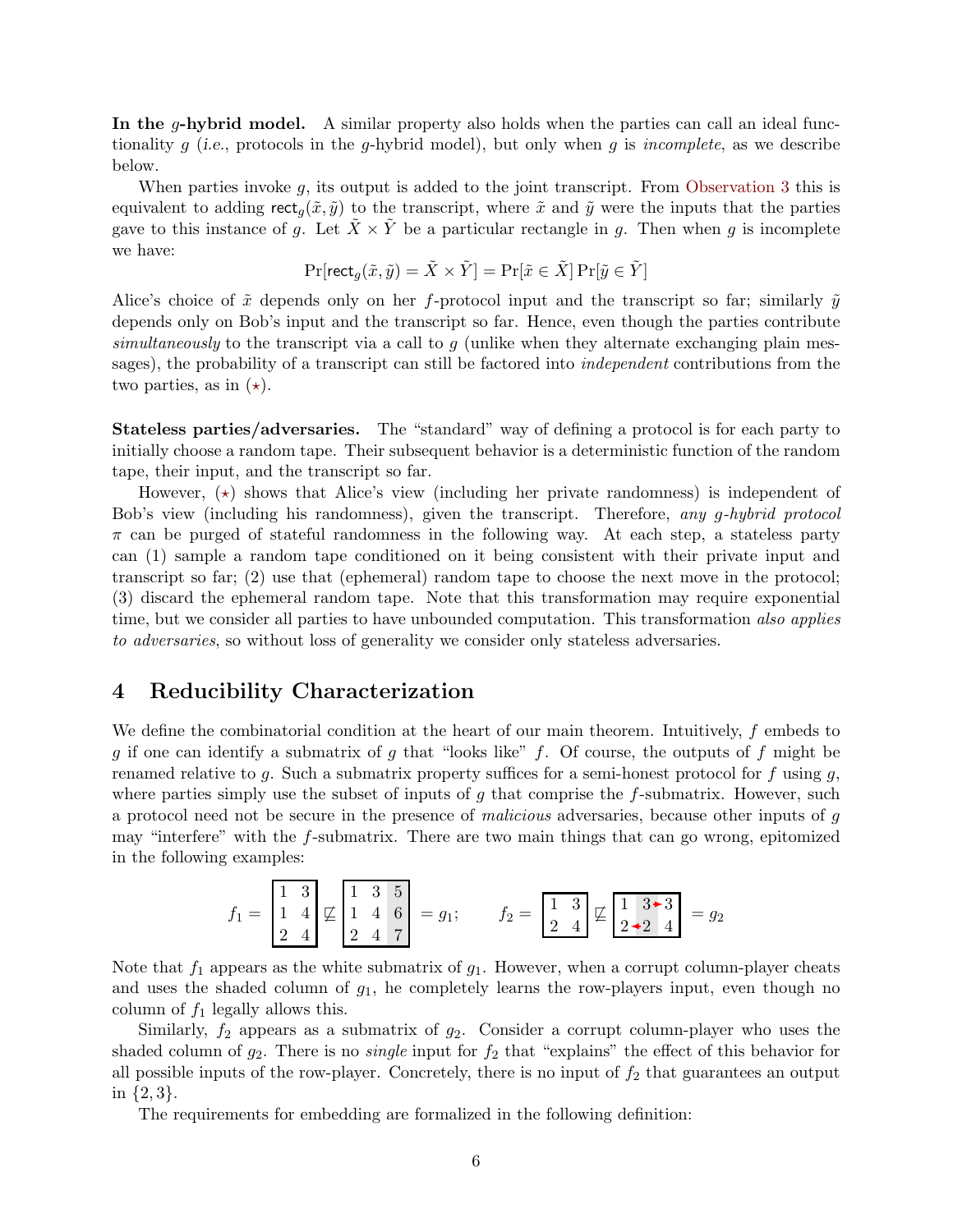<span id="page-6-0"></span>**Definition 4.** For two functions  $\alpha$  and  $\beta$  we say that  $\alpha$  **leaks no more than**  $\beta$  if  $\beta(y) = \beta(y') \Rightarrow$  $\alpha(y) = \alpha(y')$  for all inputs y, y'. We say that  $\alpha$  refines  $\beta$  if  $\beta(y) \in {\alpha(y), \perp}$  for all inputs y.

Let  $f: X \times Y \to Z$  and  $g: \widehat{X} \times \widehat{Y} \to \widehat{Z}$ . Without loss of generality, assume  $f(x, y) = \text{rect}_f (x, y)$ and  $g(x, y) = \text{rect}_g(x, y)$ . We say that f **embeds in** g if:

- 1. (f appears as a submatrix in g) There exist two injective mappings,  $A: X \to \hat{X}$  and B :  $Y \to \hat{Y}$ , and a third mapping,  $C : \hat{Z} \to Z \cup \{\perp\}$ , such that  $\forall x \in X, y \in Y : f(x, y) =$  $C(g(A(x), B(y))).$
- 2. (security guarantees) There exist mappings  $\hat{A}$  :  $\hat{X} \to X$  and  $\hat{B}$  :  $\hat{Y} \to Y$  such that the following hold:
	- (a) (g doesn't reveal too much information)
		- for all  $\hat{x} \in \hat{X}$ ,  $q(\hat{x}, B(\cdot))$  leaks no more than  $f(\hat{A}(\hat{x}), \cdot)$
		- for all  $\hat{y} \in \hat{Y}$ ,  $g(A(\cdot), \hat{y})$  leaks no more than  $f(\cdot, \hat{B}(\hat{y}))$
	- (b) (there are no ambiguous g-inputs)
		- for all  $\hat{x} \in \hat{X}$ ,  $f(\hat{A}(\hat{x}), \cdot)$  refines  $C(g(\hat{x}, B(\cdot)))$ .
		- for all  $\widehat{y} \in \widehat{Y}$ ,  $f(\cdot, \widehat{B}(\widehat{y}))$  refines  $C(g(A(\cdot), \widehat{y})).$

To understand this definition, it helps to see how the mappings  $A, B, C, \widehat{A}, \widehat{B}$  relate to a secure protocol demonstrating  $f \sqsubseteq_1 g$ :

**Lemma 5.** If f embeds in g, then  $f \sqsubseteq_1 g$  via a deterministic protocol. This proves  $(4) \Rightarrow [(1) \land$  $(2) \wedge (3)$  of [Theorem 1](#page-2-0) (stated in [Section 2\)](#page-1-0).

*Proof.* Let f embed in q, with associated mappings as in [Definition 4.](#page-6-0) The protocol for f is as follows:

- Alice sends input  $A(x)$  to q where x is her f-input.
- Bob sends input  $B(y)$  to g where y is his f-input.
- The parties both output  $C(z)$  where z is the output they receive from g (they output  $\perp$  if g gives output  $\perp$ ).

Correctness follows from the first condition of [Definition 4.](#page-6-0) Due to the symmetry in the definitions/protocol, we show security only against a malicious Alice.

Suppose Alice sends input  $\hat{x}$  to g. In the real protocol, Alice's view will consist of  $g(\hat{x}, B(y))$ and Bob's output will be  $C(g(\hat{x}, B(y)))$ . In the ideal world, the simulator will do the following:

- The simulator sends  $x^* = \widehat{A}(\widehat{x})$  to the ideal f, and obtains output  $f(x^*, y) = C(g(A(x^*), B(y))).$
- The simulator does not know Bob's input y but can choose any y' such that  $f(x^*, y') =$  $f(x^*, y)$ . The simulator can give  $g(\hat{x}, B(y'))$  to Alice as her simulated view. From part 2a of [Definition 4,](#page-6-0) we have that this is identical to the real view  $q(\hat{x}, B(y))$ .
- The simulator checks whether  $C(g(\hat{x}, B(y))) = \perp$ , and if so sends (DELIVER, 0) to f. In this case, Bob's real and ideal outputs will both be ⊥. Otherwise, it sends (DELIVER, 1) to f and Bob will receive output  $f(x^*, y)$ .

Bob's ideal output is  $f(x^*, y) = C(g(A(x^*), B(y)))$ . From condition 2b of [Definition 4,](#page-6-0) this matches the real output  $C(g(\hat{x}, B(y)))$ .  $\Box$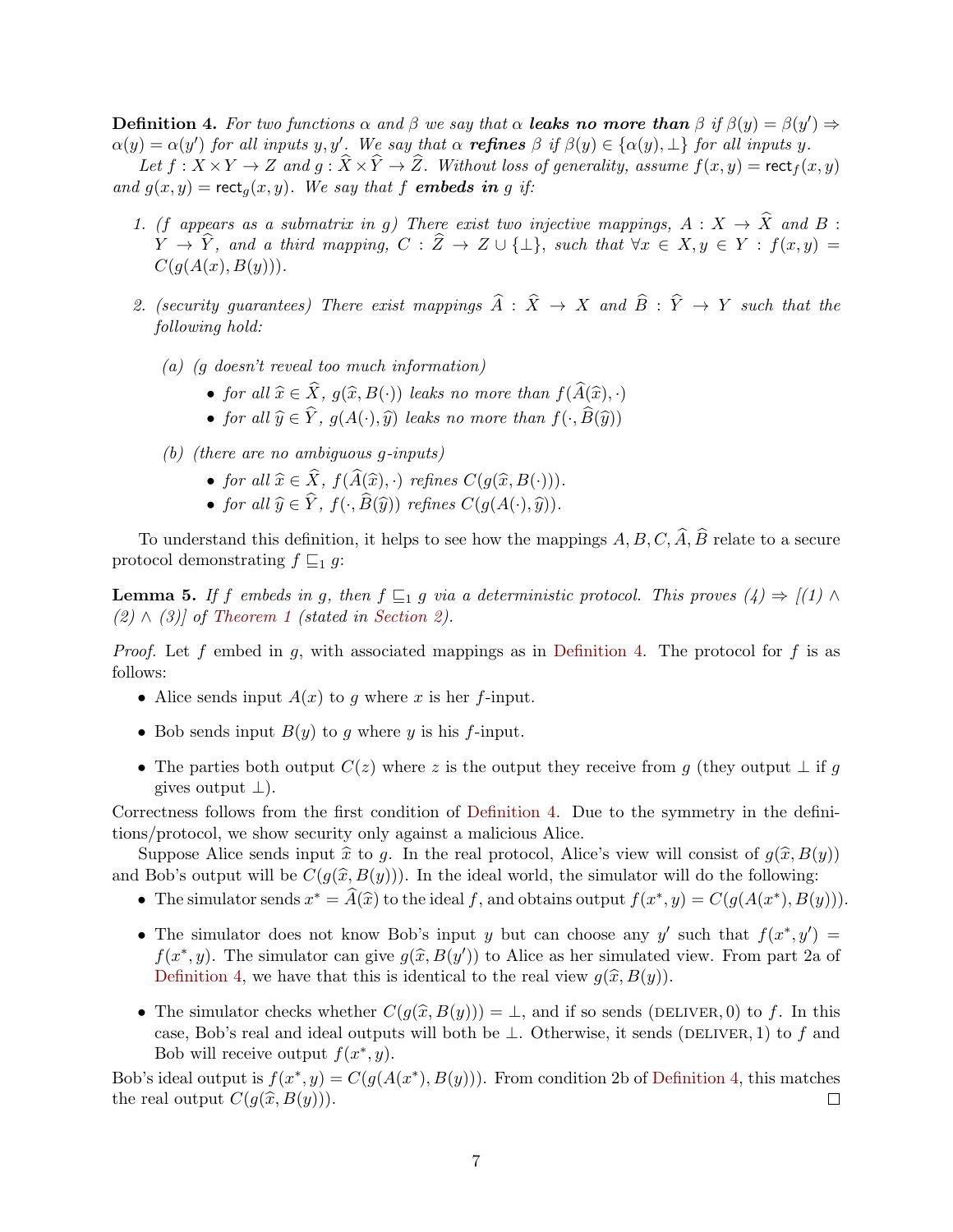<span id="page-7-1"></span>**Lemma 6.** For non-unilateral f, if  $f \sqsubseteq_1 g$  via a deterministic protocol with simulation error<sup>[3](#page-7-0)</sup> less than 1, then f embeds in g. This proves  $(3) \Rightarrow (4)$  of [Theorem 1](#page-2-0) (stated in [Section 2\)](#page-1-0).

Sketch. The full proof is in [Appendix B.](#page-16-0) The fact that  $f \subseteq_1 g$  by some deterministic protocol immediately reveals part 1 of the embedding: there must be some set of mappings that Alice and Bob use to map  $f$ -inputs to  $g$ -inputs and  $g$ -outputs to  $f$ -outputs.

The main technical portion of this proof is that, if simulator mappings  $\hat{A}$  and  $\hat{B}$  do not follow the rules in parts 2a and 2b of [Definition 4,](#page-6-0) then the simulation error is 1, which contradicts our assertion that the simulation error is less than 1. The intuition for these attacks is clear from the examples above.  $\Box$ 

## 5 Instantaneous Protocols

In this section we show how to transform any secure protocol in the *q*-hybrid model into one that has an "instantaneous" property (described further in [Section 5.4\)](#page-10-0). The results in this section apply to arbitrary protocols. Later in [Section 6](#page-11-1) we give further transformations that are restricted to deterministic or logarithmic-round protocols.

## 5.1 Frontier Basics

Recall that  $Pr_{\pi}[t|xy]$  refers to the probability that the protocol results in transcript with prefix t, when run honestly on inputs x and y. We write  $\Pr_{\pi}[\mathcal{E}|txy]$  to denote the probability that event  $\mathcal E$  happens, given that the parties run honestly with inputs x and y, and conditioned on t being a prefix of the transcript.

Let F be any set of partial protocol transcripts, with the property that if  $t \in F$ , and t is a prefix of t', then  $t' \in F$ . In other words, F describes an event in the protocol that happens and does not "unhappen." In this case we call  $F$  a **frontier**, using the terminology of  $[MPRO9]$ .

It is sometimes helpful to associate the frontier  $F$  with its set of prefix-minimal elements, as these represents transcript where *some condition happened for the first time*. Let first $(F)$  denote the prefix-minimal elements of F.

If F is a frontier, we use notation  $\Pr_{\pi}[F|xy]$  to denote the probability that F is encountered when running the protocol honestly on inputs  $x$  and  $y$ . More formally:

$$
\Pr_{\pi}[F|xy] \stackrel{\text{def}}{=} \sum_{t \in \text{first}(F)} \Pr_{\pi}[t|xy]
$$

Finally, if F and G are two frontiers, then " $F < G$ " denotes the event "either F happens strictly before  $G$ , or  $F$  happens and  $G$  never happens." More formally,

$$
\Pr_{\pi}[F < G|xy] \stackrel{\text{def}}{=} \sum_{t \in \text{first}(F \setminus G)} \Pr_{\pi}[t|xy]
$$

## 5.2 Our Frontiers

Our analysis relies on two types of frontiers that we introduce:

 $F_{\text{Aext}}^x$ : captures the first time that the *simulator has extracted* with reasonable probability, in an ideal-world interaction involving a corrupt Alice running honestly on input x.

<span id="page-7-0"></span><sup>&</sup>lt;sup>3</sup>The simulation error of a protocol  $\pi$  is the maximum (supremum) over all environments of  $|p_{\text{real}} - p_{\text{ideal}}|$ , where  $p_{\text{real}}$ is the probability that the environment outputs 1 in the real interaction and  $p_{\text{ideal}}$  is the probability that it outputs 1 in the ideal interaction.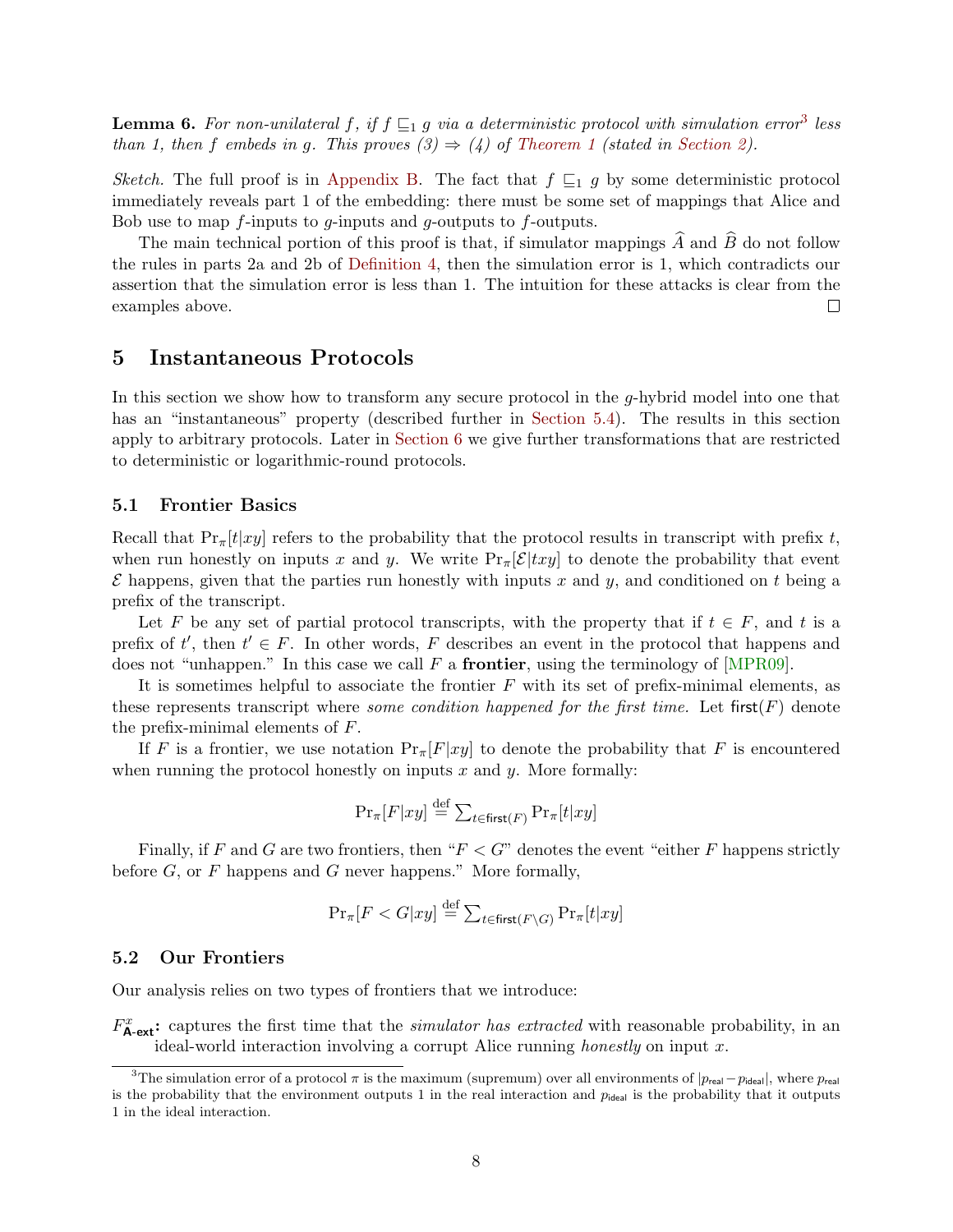$F_{\text{A-out}}^x$ : captures the first time that Alice's output becomes relatively fixed, in the following sense. If the parties continue with honest behavior from such a point in the protocol, and Alice has input  $x$ , then Alice has only one likely output, no matter what Bob's input is.

We define such a frontier for every input x. We also define analogous frontiers with respect to Bob.

We have already defined  $Pr_{\pi}[\cdot |xy]$  notation with respect to an honest execution of the protocol on inputs x, y. Since  $F_{\mathsf{A}\text{-ext}}^x$  refers to probabilities in an *ideal-model* interaction, we introduce notation to differentiate between the probabilities in real and ideal interactions. We write  $Pr_{A\text{-sim}}[\cdot |xy]$ to refer to probabilities induced by an ideal-model interaction among malicious Alice running the protocol honestly on input  $x$ , the simulator for corrupt Alice, and ideal honest Bob with input  $y$ . Pr<sub>B-sim</sub> is defined analogously.

Definition 7. At some point in an ideal interaction between corrupt Alice and the simulator, the simulator will at some point "extract" by sending an input to the ideal f. Define:

 $\sigma_{\mathcal{A}}(t,x) \stackrel{\text{def}}{=} \Pr_{\mathcal{A}\text{-}\mathsf{sim}}[simulator\ has\ previously\ extracted|txy]$ 

That is,  $\sigma_{\mathcal{A}}(t,x)$  is the probability that the simulator has extracted, given that the transcript so far is t. We define  $\sigma_B$  analogously.

In somewhat more detail, consider formally defining a simulator in terms of a its next-message function. Given as input its view so far (messages exchanged with the adversary and functionality and internal state), it outputs either  $(PROT, m)$  to indicate sending a simulated protocol message m to the adversary, or  $(ExT, x)$  to indicate sending an input x to the ideal functionality. Until the simulator talks to the ideal functionality, the only interaction is between the adversary and the simulator. As such, the simulator may be stateless for this period of time without loss of generality (by the same reasoning as in [Section 3.3\)](#page-4-5). The simulator's view certainly indicates whether extraction has happened (i.e., whether the view contains a EXT message). Since the moment of extraction (EXT message) is the first place that the simulator's view and the adversarysimulator transcript diverge,  $\sigma_A$  can be defined as a function of the transcript only.

Let  $\sigma^*_{\mathsf{A}}(t,x)$  denote the probability that the simulator has decided to extract "at this instant," i.e., in response to the most recent protocol message sent by the adversary. Formally, let  $t =$  $(t_1, \ldots, t_n)$  be the partial transcript, where Alice is corrupt and speaks first:

$$
\sigma_{\mathsf{A}}^*(t,x) \stackrel{\text{def}}{=} \Pr_{\pi}[t|x] \left( \prod_{\substack{i \text{ even} \\ i < n}} \Pr[\mathcal{S}(t_1 \cdots t_i) = (\text{PROT}, t_{i+1})] \right) \Pr[\mathcal{S}(t) = (\text{EXT}, \cdot)]
$$

where  $S$  is the simulator's next-message function. Then

$$
\sigma_{\mathsf{A}}(t,x) = \sum_{i < n} \sigma_{\mathsf{A}}^* \Big( (t_1,\ldots,t_i),x \Big)
$$

Note that before the simulator extracts, its view is perfectly independent of  $y$  in the ideal interaction. Its decision to extract, and hence the probability  $\sigma_{\mathsf{A}}(t,x)$ , depends only on x and not on y.

With that in mind, note that we have defined  $\sigma_A$  to refer to the probability that extraction has happened strictly in the past (note  $i < n$  in the summation above). Another way to interpret  $\sigma_A$ is "the probability that the transcript might be affected by the honest party's input  $y$ ." Hence, as the transcript evolves, the value of  $\sigma_A$  cannot change as a result of a message sent by Alice. It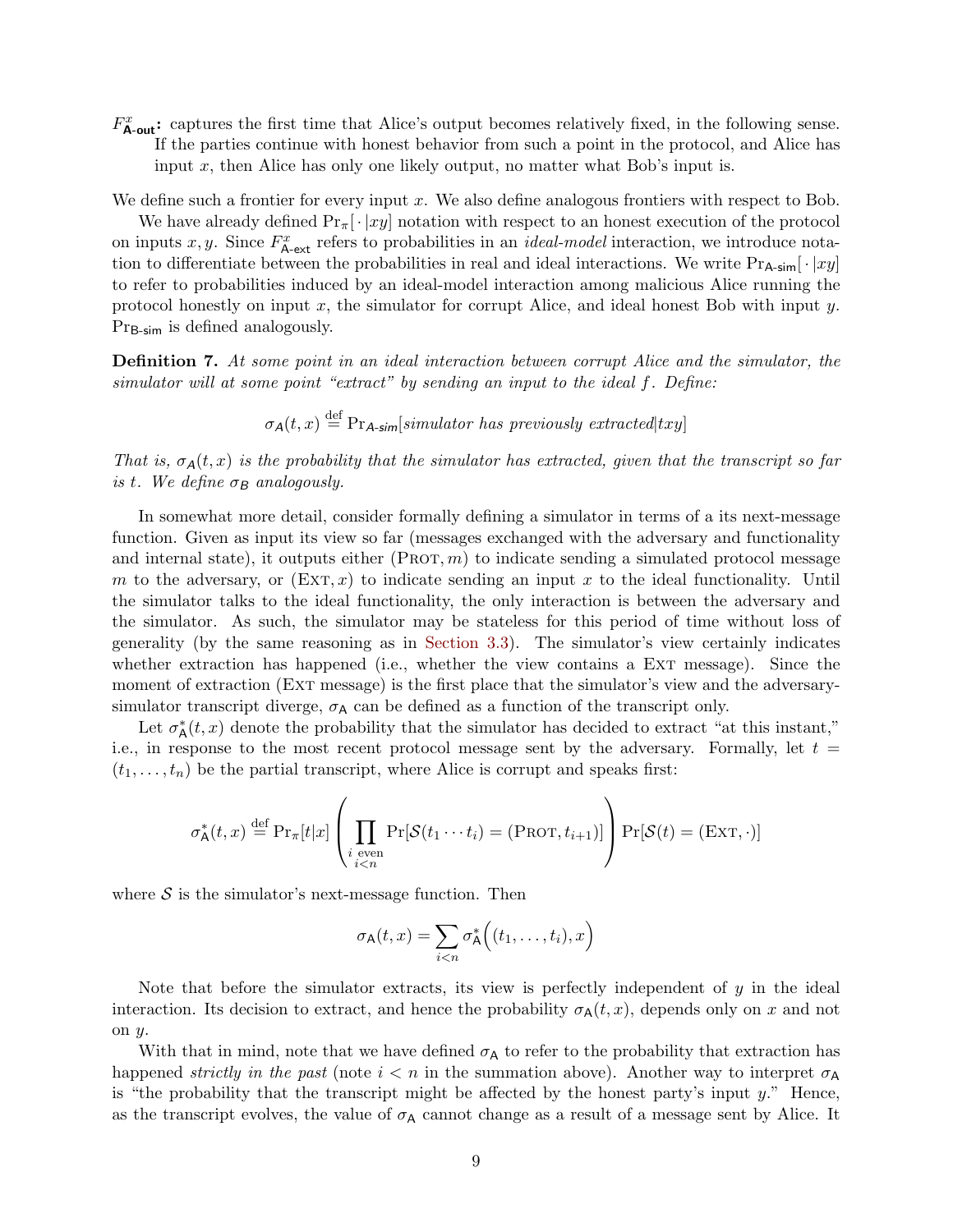can only change as a result of a message generated by the simulator, hence an output of g or a simulated Bob-message.

Finally, note that our terminology considers when the simulator *actually* extracts, and not when the simulator has in principle enough information to extract. Again, the important issue is whether the simulator has already contacted the ideal functionality, and therefore the transcript may be influenced by the honest party's input.

**Definition 8.** Given a secure protocol  $\pi$  with simulation error  $\varepsilon$ , define the following for all inputs  $x, y$ :

$$
F_{A\text{-ext}}^{x} = \{t \mid \sigma_{A}(t, x) > 4\sqrt{\varepsilon}\}
$$
  
\n
$$
F_{B\text{-ext}}^{y} = \{t \mid \sigma_{B}(t, y) > 4\sqrt{\varepsilon}\}
$$
  
\n
$$
F_{A\text{-out}}^{x} = \{t \mid \forall y, y' : f(x, y) \neq f(x, y') \Rightarrow \min\left\{\begin{array}{l} \Pr_{\pi}[\text{out } f(x, y)| \text{t}xy], \\ \Pr_{\pi}[\text{out } f(x, y')| \text{t}xy'] \end{array}\right\} < 1 - \sqrt{\varepsilon}\}
$$
  
\n
$$
F_{B\text{-out}}^{y} = \{t \mid \forall x, x' : f(x, y) \neq f(x', y) \Rightarrow \min\left\{\begin{array}{l} \Pr_{\pi}[\text{out } f(x, y)| \text{t}xy], \\ \Pr_{\pi}[\text{out } f(x', y)| \text{t}xy'] \end{array}\right\} < 1 - \sqrt{\varepsilon}\}
$$

Here  $Pr_{\pi}[\text{out } z|txy]$  refers to the probability that honest parties output z when starting the protocol at partial transcript t and running honestly with inputs x and y.

To understand  $F_{\mathsf{A-out}}^x$ , observe that for  $t \in F_{\mathsf{A-out}}^x$  there is at most one output that can be induced with probability at least  $1 - \sqrt{\varepsilon}$ . It may be the case that no valid output can be induced with this probability, in which case only  $\perp$  output is likely from starting point t.

bability, in which case only  $\pm$  bubbit is likely from starting point t.<br>Note that if  $\varepsilon$  is a negligible function of the security parameter, then  $\sqrt{\varepsilon}$  is a larger function but also still negligible.

#### <span id="page-9-2"></span>5.3 Properties of the Frontiers

We now show that, roughly speaking, all the frontiers that we have defined must occur simultaneously, with overwhelming probability. Proofs for the lemmas in this section are given in [Appendix C.](#page-17-0) Note that all lemmas hold with the roles of Alice and Bob reversed.

<span id="page-9-0"></span>**Lemma 9.** For all  $x, y$ :  $Pr_{\pi}[F_{A\text{-ext}}^x < F_{B\text{-out}}^y | xy] < 2\sqrt{\varepsilon}$ .

sketch. A partial transcript  $t \in F_{A-\text{ext}}^x \setminus F_{B-\text{out}}^y$  represents a situation where there is reasonable probability that the simulator would have extracted from Alice in the ideal-interaction ( $t \in F_{\mathsf{A-ext}}^x$ ), but in the real-interaction Alice can still induce two different outputs for Bob, each with good probability ( $t \notin F_{\text{B-out}}^y$ ). Intuitively, the simulator has extracted prematurely. This event should be rare.

Next we show that  $F_{\mathsf{A-out}}^x$  is a point at which the honest parties can predict their eventual output.

**Definition 10.** Fix x and let  $t \in F_{A-out}^x$ . Then there is at most one value z such that  $\exists y$ : **Definition 10.** Put x and let  $t \in T_{A-out}$ . Then there is at most one called z such that  $\exists y$ .<br>  $\Pr_{\pi}[out \ z|xyt] > 1 - \sqrt{\varepsilon}$ . Let guess<sub>A</sub> $(t, x)$  denote this value z, and note that the value could be  $\bot$ . We extend the notation guess<sub>A</sub> $(t, x) = \bot$  in the case that  $t \notin F_{A-out}^x$ .

<span id="page-9-1"></span>**Lemma 11.** For  $z \neq \bot$  define  $G^z = \{t \mid \text{guess}_A(t,x) = z\}$ . Then for all  $x, y$ :  $\Pr_{\pi}[G^{f(x,y)}|xy] >$  $1 - \varepsilon/2$ . Intuitively, upon reaching  $F_{\mathcal{A}-\mathsf{out}}^x$ , Alice can predict her eventual output with error at most ε/2.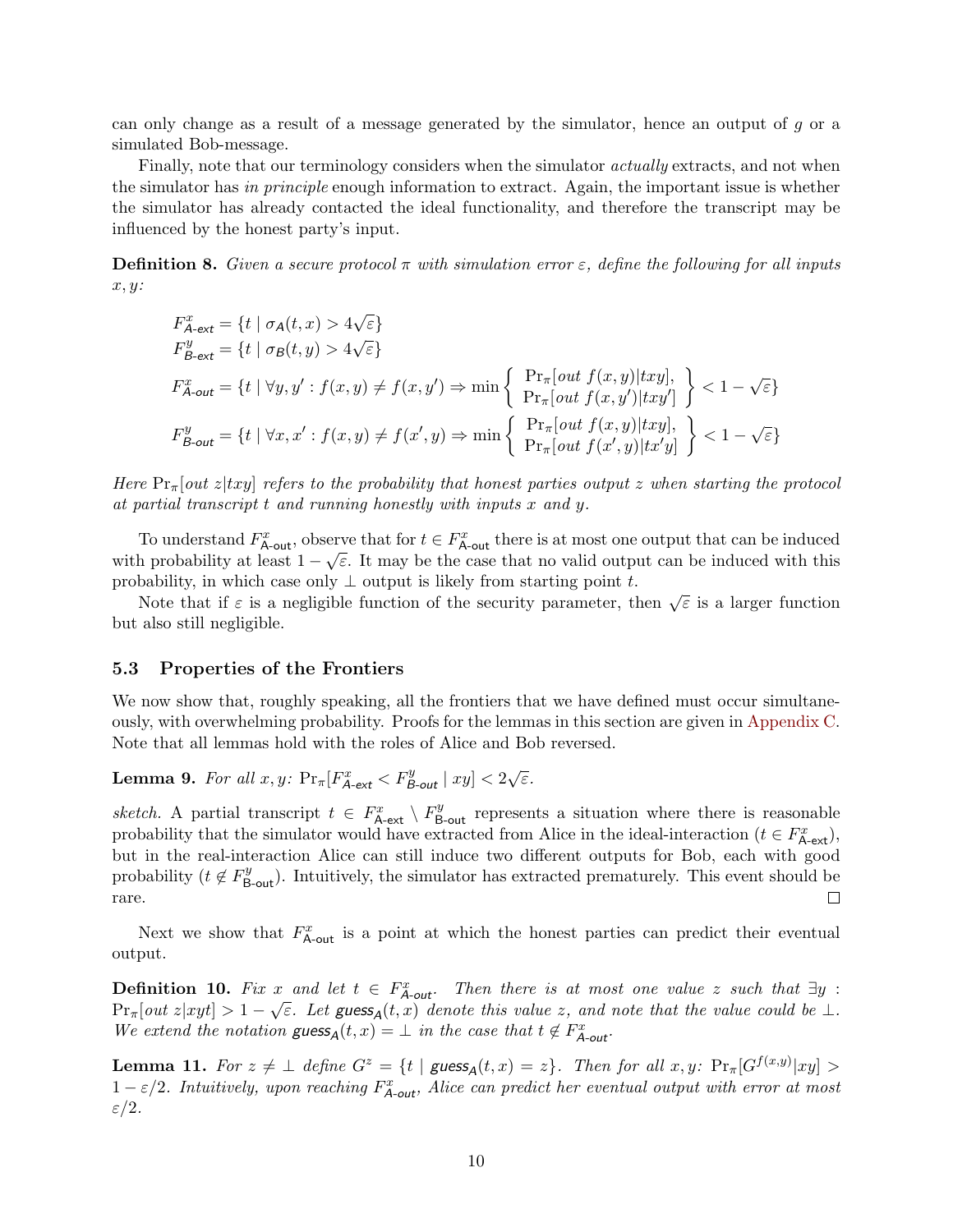<span id="page-10-1"></span>**Lemma 12.** For all  $x, y$  ( $x$  not unilateral for  $f$ ),  $Pr_{\pi}[F_{A\text{-out}}^x < F_{A\text{-ext}}^x | xy] < 16\varepsilon$ .

Sketch. A partial transcript  $t \in F_{\mathsf{A-out}}^x \setminus F_{\mathsf{A-ext}}^x$  represents a situation where Alice can predict what the output will be  $(t \in F_{\mathsf{A-out}}^x)$ , but the simulator probably has not extracted yet  $(t \notin F_{\mathsf{A-cut}}^x)$ . This event should be rare, since in the ideal interaction Alice can gain no information about the f-output before the simulator extracts (assuming  $x$  is not a unilateral input, so that the output indeed depends on Bob's input). П

<span id="page-10-3"></span>**Lemma 13.** For all  $x, y$  (y not unilateral),  $Pr_{\pi}[F_{\text{B-out}}^y < F_{\text{A-out}}^x | xy] < 18\sqrt{\varepsilon}$ .

Sketch. This follows from the fact that if  $F_{\text{B-out}}^y < F_{\text{A-out}}^x$  then either  $F_{\text{B-out}}^y < F_{\text{B-ext}}^y$  or  $F_{\text{B-ext}}^y$  $F_{\text{A-out}}^{x}$ , both of which are negligibly likely from Lemmas [9](#page-9-0) & [12.](#page-10-1)

<span id="page-10-2"></span>**Lemma 14.** For all  $x, y', y \text{ (}x, y' \text{ not unilateral}), \Pr_{\pi}[F^{y'}_{\text{B-out}} < F^{y}_{\text{B-out}} | xy] < 42\sqrt{\varepsilon}.$ 

Sketch. If  $F_{\text{B-out}}^{y'} < F_{\text{B-out}}^{y}$  then either  $F_{\text{B-out}}^{y'} < F_{\text{A-ext}}^{x}$  or  $F_{\text{A-ext}}^{x} < F_{\text{B-out}}^{y}$ .

We can argue that the first case  $F_{\text{B-out}}^y < F_{\text{A-ext}}^x$  would be negligibly likely, if the parties run honestly on inputs  $x, y'$ . Unfortunately here we are using input y for Bob. But consider the ideal interaction with corrupt Alice. We are interested in an event in which the simulator is not likely to have extracted from Alice ( $t \notin F_{\mathsf{A-ext}}^x$ ). Conditioned on the simulator not extracting, the protocol transcript is independent of Bob's input. Hence whatever is unlikely with input  $y'$  for Bob is also unlikely with input y for Bob.

The second case  $F_{\text{A-ext}}^x < F_{\text{B-out}}^y$  is negligibly likely by [Lemma 9.](#page-9-0)

 $\Box$ 

## <span id="page-10-0"></span>5.4 Securely Truncating a Protocol

<span id="page-10-4"></span>**Lemma 15.** Let  $\pi$  be a secure protocol for f in the g-hybrid model. Define  $\pi'$  to be the following:

- On input x for Alice and y for Bob, both parties run  $\pi$  honestly on their given inputs.
- When the protocol transcript t reaches  $F_{\mathsf{A-out}}^{\tilde{x}}$  for any  $\tilde{x}$ , or reaches  $F_{\mathsf{B-out}}^{\tilde{y}}$  for any  $\tilde{y}$ , the parties terminate the protocol.
- Alice outputs guess $_A(t, x)$  and Bob outputs guess $_B(t, y)$ .

Then the truncated protocol  $\pi'$  is also a secure protocol for f.

Proof. Let  $\varepsilon$  denote the simulation error of  $\pi$ . First, we argue that  $\pi'$  is correct. Alice's output is guess<sub>A</sub> $(t, x)$ , which differs from the correct answer  $f(x, y)$  only in the following events:

- $t \notin F_{\mathsf{A-out}}^x$  because the protocol reached  $F_{\mathsf{A-out}}^{x'}$  and terminated strictly before reaching  $F_{\mathsf{A-out}}^x$ for  $x' \neq x$ . By [Lemma 14,](#page-10-2) this can happen only with probability  $O(\sqrt{\varepsilon})$ .
- $t \notin F_{\mathsf{A-out}}^x$  because the protocol reached  $F_{\mathsf{B-out}}^y$  and terminated strictly before reaching  $F_{\mathsf{A-out}}^x$ . By [Lemma 13,](#page-10-3) this can happen only with probability  $O(\sqrt{\varepsilon})$ .
- $t \in F_{A-out}^x$  but guess $A(t, x) \neq f(x, y)$ . By [Lemma 11,](#page-9-1) this can only happen with probability  $O(\varepsilon)$ .

As for security, the only difference between  $\pi$  and  $\pi'$  is that  $\pi'$  truncates early based on some condition. But this condition is public and independent of either party's private inputs. Hence the simulation for  $\pi'$  works as follows. It simply runs the simulator for  $\pi$  but terminates the protocol when the transcript reaches the public termination condition.

overall  $\pi'$  is a secure protocol with negligible simulation error  $O(\sqrt{\varepsilon})$ .  $\Box$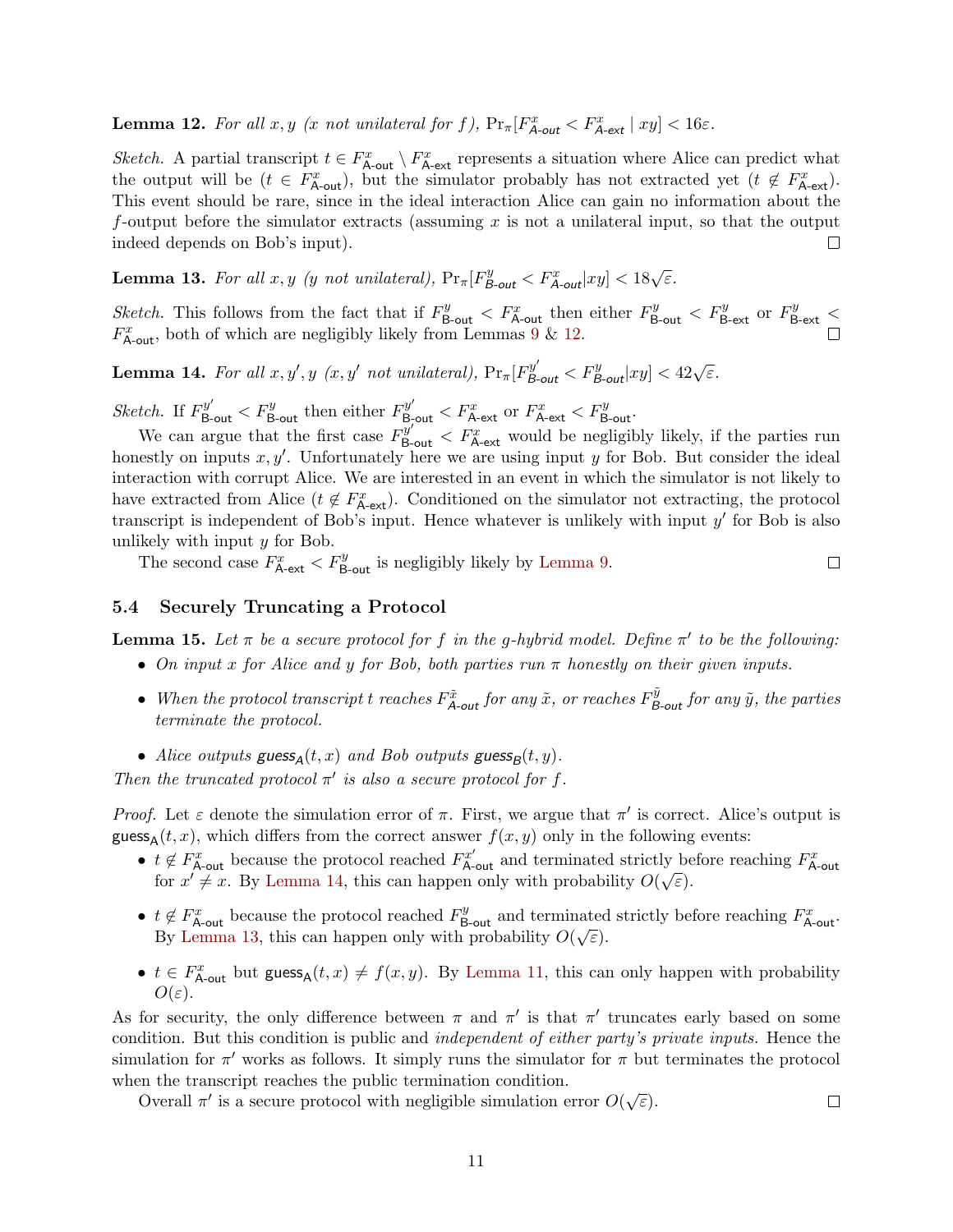Observe that the new protocol  $\pi'$  has the "instantaneous" property discussed in [Section 2.](#page-1-0) Importantly for our purposes in the next section, with overwhelming probability  $1 - O(\sqrt{\varepsilon})$  the protocol terminates on a transcript that is both in  $F_{\text{A-out}}^x$  and  $F_{\text{B-out}}^y$ . Such a transcript must end with a message produced by the simulator in both ideal interactions (i.e., when either party is corrupt). Hence the last protocol message must be an output of  $g$ , with overwhelming probability.

# <span id="page-11-1"></span>6 Collapsing Protocols to a Single Call to  $g$

We complete our main theorem with the following lemmas.

<span id="page-11-2"></span>**Lemma 16.** If, for incomplete and non-unilateral f and g,  $f \sqsubseteq g$  via a protocol with strict upper bound on number of rounds  $r = O(\log \kappa)$ , then f embeds in q. This proves  $(1) \Rightarrow (4)$  of [Theorem 1](#page-2-0) (stated in [Section 2\)](#page-1-0).

Sketch. The full proof is in [Appendix D.](#page-21-0) Without loss of generality (from [Lemma 15\)](#page-10-4) the last step in  $\pi$  (in particular, the action in final round r) is a call to g with overwhelming probability.

We consider two cases. Consider a call to  $g$  that happens in the last round, following some partial transcript  $t$ . Imagine a new protocol where the parties simply "fast-forward" directly to this g-call by behaving as if the transcript so far was  $t$ . The result is a protocol consisting of a single call to g. If any call to g yields a *secure* protocol for f in this way, then we are done (we in fact have a 1-round protocol for  $f$ ).

In the other case, there may be no call to g during the final round of  $\pi$  that yields a secure protocol for  $f$  in this way. Intuitively, every time the protocol runs for the full  $r$  rounds there would have been a successful attack on the final call to g! Hence it must be negligibly unlikely that  $\pi$ would ever run for r rounds. We show that, in this case, truncating  $\pi$  after  $r - 1$  rounds results in a secure protocol for f.

We can repeatedly apply this argument at most  $r - 1$  times until we are guaranteed to obtain a 1-round protocol demonstrating  $f \subseteq_1 g$ . The parameters are such that after truncating  $r - 1$ rounds, the resulting protocol has simulation error  $c^{r-1}\sqrt{\varepsilon}$  for some constant c. Such a protocol is secure as long as  $r = O(\log \kappa)$ , since  $c^{O(\log \kappa)}\sqrt{\epsilon} = \text{poly}(\kappa)\sqrt{\epsilon}$ , which is negligible.  $\Box$ 

**Corollary 17.** If  $f \sqsubseteq q$  via a deterministic protocol (of any number of rounds) then f embeds in g. This proves  $(2) \Rightarrow (4)$  of [Theorem 1](#page-2-0) (stated in [Section 2\)](#page-1-0).

Proof. Deterministic protocols have zero simulation error (without loss of generality). Therefore, the same reasoning as in the previous proof applies but without any error accumulating with each round.  $\Box$ 

## 7 Tightness of the Characterization, Limitations

In this section we discuss why our main characterization does not extend (without modification) to consider unilateral functions or superlogarithmic-round, randomized protocols.

In [Appendix E](#page-24-0) we discuss the possibility of extending our protocol model to allow parallel calls to  $g$ .

## <span id="page-11-0"></span>7.1 Unilateral Functions

Failure of our characterization on unilateral functions. In [Figure 2](#page-12-1) we give f and g which are unilateral. Bob is the column-player and thus has 2 unilateral inputs labeled B and C.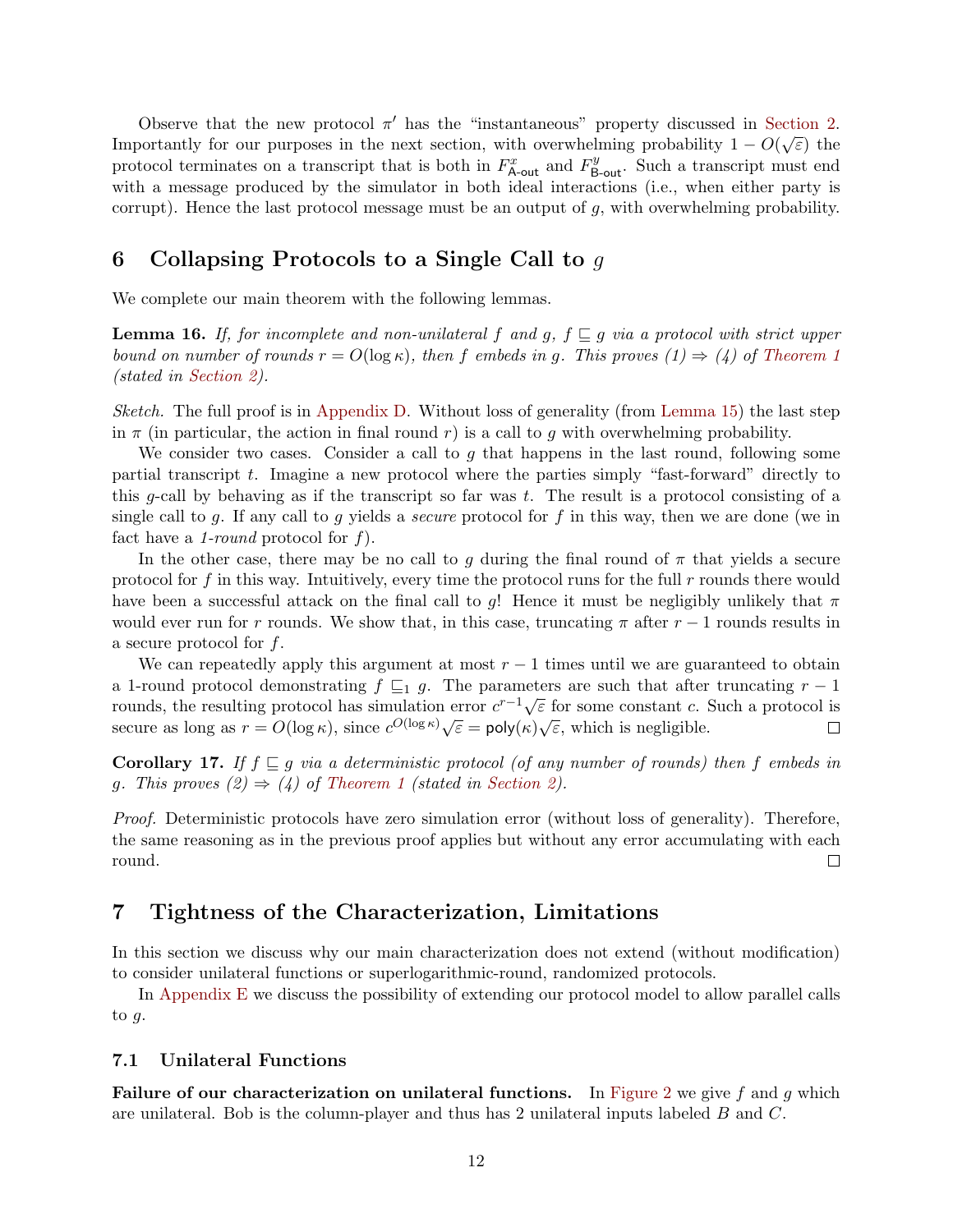| A'B'<br>$\boldsymbol{A}$<br><sup>2</sup><br>-3<br>$\boldsymbol{0}$<br>$\overline{2}$<br>$\overline{0}$<br>$\overline{2}$<br>$\overline{2}$<br>$\mathbf{1}$<br>3<br>1 | $\overline{A}$<br>B<br>А<br>D<br>Е<br>Ε | <b>A</b> 1 2<br>$\overline{4}$<br>$3\text{ A}$<br>$5\text{ A}$<br>$6\phantom{.}6$<br>$C$ 1 2<br>$\begin{array}{cc}\n\mathbf{C} & 4 \\ 5 & \mathbf{C}\n\end{array}$<br>$3\,C$<br>$6\phantom{.}6$<br>$\overline{4}$<br>$\mathbf C$<br>$\mathbf{1}$ |
|----------------------------------------------------------------------------------------------------------------------------------------------------------------------|-----------------------------------------|--------------------------------------------------------------------------------------------------------------------------------------------------------------------------------------------------------------------------------------------------|
| g                                                                                                                                                                    |                                         | $\frac{2}{\mathbf{C}}$<br>$6\thinspace$ C<br>3<br>$5^{\circ}$                                                                                                                                                                                    |

<span id="page-12-1"></span>Figure 2: Unilateral functions violating the main theorem.

<span id="page-12-2"></span>Figure 3: Functions violating the main theorem via a superlogarithmic-round protocol. Note that the bottomright  $3 \times 3$  submatrix is unlike the others.

g

2

2

2

First, we argue that  $f \not\sqsubseteq_1 g$ . Suppose for sake of contradiction that such a protocol exists. Consider the simulator for a corrupt Bob who runs the protocol semi-honestly, on f-input that is chosen uniformly at random. The only message that the simulator sees is Bob's input to  $g$ , after which the simulator must extract an output to send to  $f$ . The simulator gets only one bit of information about Bob's input (as there are only 2 possible  $q$ -inputs), while there are 3 possibilities for the extracted  $f$ -input. It follows that with constant probability the simulator must extract the wrong input, and this error will be evident in the output of f.

However, there is a simple protocol for f using q: Alice sends her f input directly to q. If Bob has f-input A, he should choose g-input A'. In this case, the parties will see that the g-output is in  $\{0, 1\}$  and they terminate with this as their f-output. Otherwise, if Bob has f-input B or C, he should choose g-input  $B'$ . In this case, the parties will see that the g output is 2, and then Alice will wait for Bob to send a plain message containing either "2" or "3." Alice takes this message to be her output.

It is simple to see that this protocol is secure against a malicious Alice. For a malicious Bob, the simulator does the following. If Bob chooses  $g$ -input  $A'$ , then the simulator extracts Bob's ideal f-input as A and simulates the g-output to equal the ideal f-output. If Bob chooses g-input  $B'$ , then the simulator gives 2 as the simulated g-output, then waits for a message from Bob (either "2" or "3") and uses this as the extracted ideal f-input. The reason the simulation is secure is that in the second case (Bob chooses  $g$ -input  $B'$ ), the fact that this is a unilateral input means that the simulator doesn't need to know Alice's input to perfectly simulate the g-output. Hence the simulator can delay extraction until the second protocol message, where intuitively Bob resolves which unilateral input he has.

Hence, we have  $f \subseteq g$  via a protocol consisting of a single call to g, plus (in some cases) one extra message. It is a deterministic, constant-round protocol, and yet  $f \not\sqsubseteq_1 g$ . This example shows that our classification does not extend to unilateral functions.

### <span id="page-12-0"></span>7.2 Deterministic / Logarithmic-Round Protocols

Consider the functions  $f$  and  $g$  in [Figure 3.](#page-12-2) We first claim that  $f$  does not embed in  $g$ . Any embedding would map 3 f-columns into 3 distinct g-columns.<sup>[4](#page-12-3)</sup> For any 3 columns of g, there exists

<span id="page-12-3"></span><sup>&</sup>lt;sup>4</sup>Perhaps columns are mapped to rows if the roles of Alice and Bob are swapped during the embedding. The analysis is the same for this scenario.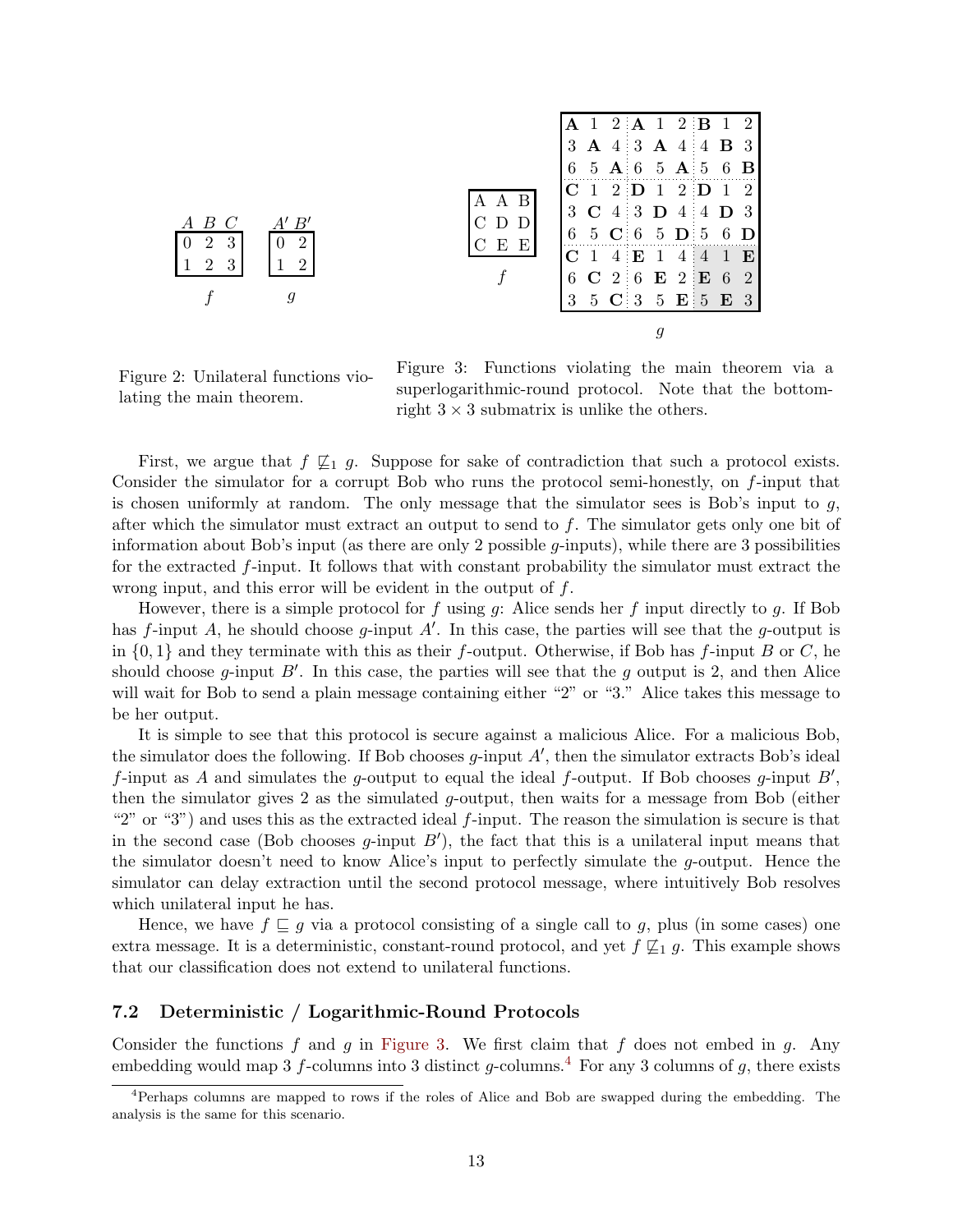a row for which these columns have distinct entries – this is simple (albeit time-consuming) to verify. However, there is no row in  $f$  that has three distinct values. Hence the embedding would contradict rule 2a of the embedding definition. Concretely, any candidate protocol for  $f \sqsubseteq_1 g$  would allow a corrupt row-player to learn the column-player's input in its entirety, which is not allowed by  $f$ .

However, there is a protocol for f that uses g. We group the rows and columns of g into groups of three, as distinguished by the dotted lines in the figure. Associate the first row of  $f$  with the first row group of  $g$ , etc. Similarly, associate the first column of  $f$  with the first column group of g, etc. The protocol for  $f$  is as follows:

- Alice chooses a g-input from the row group associated with her  $f$ -input, uniformly at random.
- Bob chooses a g-input from the column group associated with his f-input, uniformly at random.
- They call  $g$  with their selected  $g$ -inputs.
- If the output of the g-call was in  $\{A, B, C, D, E\}$ , terminate the protocol with that output. Otherwise, repeat (with fresh random choices for the  $q$ -inputs).

The correctness of this protocol is clear. By only sending g-inputs in the group associated with their  $f$ -inputs, each party restricts any terminating output of  $g$  to be one that was possible given their f-input.

To see that the protocol is secure, consider the following simulation. Suppose corrupt Alice chooses some g-input (row). With probability  $1/3$ , the simulator decides that the protocol will terminate at this round. It converts the g-input to an  $f$ -input (according to its row group), sends that f-input to the ideal f, then simulates the g-output as the ideal f-input. With probability 2/3, the simulator decides that the protocol will continue. Note that in any row, there are 2 nonterminal g-outputs (for example, in the second row only 3 and 4 are possible), which are equally likely no matter which column group Bob has selected. The simulator simply chooses one of these two with equal probability as the simulated g-output. Then the same process repeats.

The parties' inputs will "match" by giving a terminal output with probability  $1/3$ , meaning that the expected number of rounds is 3. The probability that the protocol continues for at least  $r$ rounds is  $(2/3)^r$ . We can get a protocol with a strict upper bound on round complexity by having the parties simply abort after some limit r number of rounds. If we set this limit as  $r(\kappa) = \omega(\log \kappa)$ , then the correctness of the protocol suffers by an amount  $(2/3)^{\omega(\log \kappa)} = \kappa^{-\omega(1)}$ , which is negligible. However, the simulation is still perfect, and the protocol is secure.

In summary,  $f \sqsubseteq g$  via a randomized, (worst-case) superlogarithmic-round protocol, but f does not embed in g and so  $f \not\sqsubseteq g$  via any deterministic protocol or any strict logarithmic-round protocol.

#### Acknowledgments

We thank the anonymous reviewers for their helpful comments.

## References

<span id="page-13-0"></span>[Bea89] Donald Beaver. Perfect privacy for two-party protocols. In Joan Feigenbaum and Michael Merritt, editors, Proceedings of DIMACS Workshop on Distributed Computing and Cryptography, volume 2, pages 65–77. American Mathematical Society, 1989.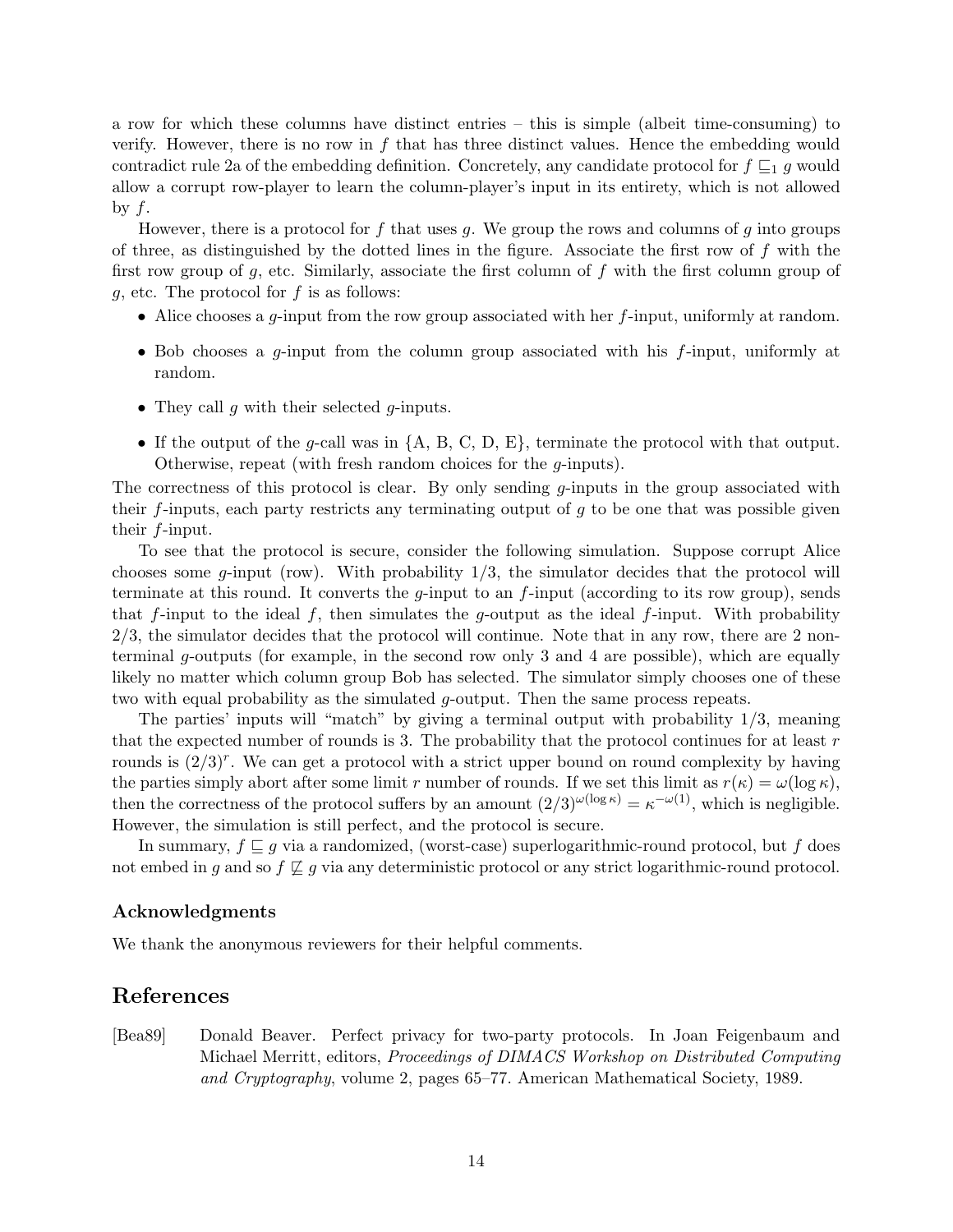- <span id="page-14-9"></span>[BM04] Amos Beimel and Tal Malkin. A quantitative approach to reductions in secure computation. In Moni Naor, editor, TCC 2004, volume 2951 of LNCS, pages 238–257. Springer, Heidelberg, February 2004.
- <span id="page-14-13"></span>[BR06] Mihir Bellare and Phillip Rogaway. The security of triple encryption and a framework for code-based game-playing proofs. In Serge Vaudenay, editor, EUROCRYPT 2006, volume 4004 of LNCS, pages 409–426. Springer, Heidelberg, May / June 2006.
- <span id="page-14-0"></span>[Can01] Ran Canetti. Universally composable security: A new paradigm for cryptographic protocols. In 42nd FOCS, pages 136–145. IEEE Computer Society Press, October 2001.
- <span id="page-14-8"></span>[DM99] Yevgeniy Dodis and Silvio Micali. Lower bounds for oblivious transfer reductions. In Jacques Stern, editor, EUROCRYPT'99, volume 1592 of LNCS, pages 42–55. Springer, Heidelberg, May 1999.
- <span id="page-14-10"></span>[GHKL08] S. Dov Gordon, Carmit Hazay, Jonathan Katz, and Yehuda Lindell. Complete fairness in secure two-party computation. In Richard E. Ladner and Cynthia Dwork, editors,  $40th$  ACM STOC, pages 413–422. ACM Press, May 2008.
- <span id="page-14-12"></span>[IPS08] Yuval Ishai, Manoj Prabhakaran, and Amit Sahai. Founding cryptography on oblivious transfer - efficiently. In David Wagner, editor, CRYPTO 2008, volume 5157 of LNCS, pages 572–591. Springer, Heidelberg, August 2008.
- <span id="page-14-1"></span>[Kil88] Joe Kilian. Founding cryptography on oblivious transfer. In 20th ACM STOC, pages 20–31. ACM Press, May 1988.
- <span id="page-14-2"></span>[Kil89] Joe Kilian. Uses of Randomness in Algorithms and Protocols. PhD thesis, Department of Electrical Engineering and Computer Science, Mas sachusetts Institute of Technology, 1989.
- <span id="page-14-3"></span>[Kil91] Joe Kilian. A general completeness theorem for two-party games. In 23rd ACM STOC, pages 553–560. ACM Press, May 1991.
- <span id="page-14-4"></span>[Kil00] Joe Kilian. More general completeness theorems for secure two-party computation. In 32nd ACM STOC, pages 316–324. ACM Press, May 2000.
- <span id="page-14-6"></span>[KMPS14] Daniel Kraschewski, Hemanta K. Maji, Manoj Prabhakaran, and Amit Sahai. A full characterization of completeness for two-party randomized function evaluation. In Phong Q. Nguyen and Elisabeth Oswald, editors, EUROCRYPT 2014, volume 8441 of LNCS, pages 659–676. Springer, Heidelberg, May 2014.
- <span id="page-14-5"></span>[KMQ11] Daniel Kraschewski and Jörn Müller-Quade. Completeness theorems with constructive proofs for finite deterministic 2-party functions. In Yuval Ishai, editor, TCC 2011, volume 6597 of LNCS, pages 364–381. Springer, Heidelberg, March 2011.
- <span id="page-14-7"></span>[Kus89] Eyal Kushilevitz. Privacy and communication complexity. In 30th FOCS, pages 416– 421. IEEE Computer Society Press, October / November 1989.
- <span id="page-14-11"></span>[LR17] Yehuda Lindell and Tal Rabin. Secure two-party computation with fairness - A necessary design principle. In Yael Kalai and Leonid Reyzin, editors, TCC 2017, Part I, volume 10677 of LNCS, pages 565–580. Springer, Heidelberg, November 2017.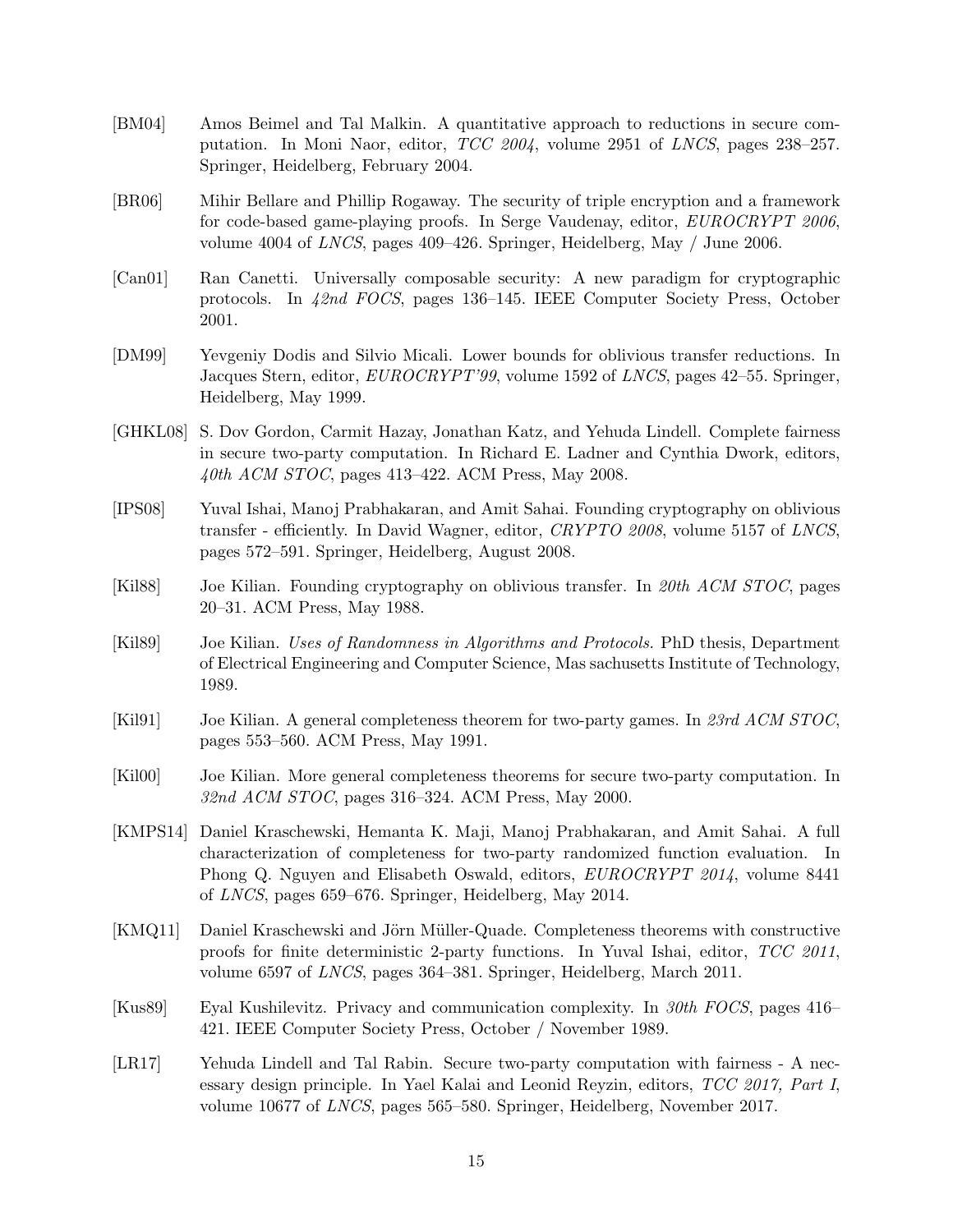- <span id="page-15-5"></span>[MOPR11] Hemanta K. Maji, Pichayoot Ouppaphan, Manoj Prabhakaran, and Mike Rosulek. Exploring the limits of common coins using frontier analysis of protocols. In Yuval Ishai, editor, TCC 2011, volume 6597 of LNCS, pages 486–503. Springer, Heidelberg, March 2011.
- <span id="page-15-2"></span>[MPR09] Hemanta K. Maji, Manoj Prabhakaran, and Mike Rosulek. Complexity of multi-party computation problems: The case of 2-party symmetric secure function evaluation. In Omer Reingold, editor, TCC 2009, volume 5444 of LNCS, pages 256–273. Springer, Heidelberg, March 2009.
- <span id="page-15-3"></span>[MPR10a] Hemanta K. Maji, Manoj Prabhakaran, and Mike Rosulek. Cryptographic complexity classes and computational intractability assumptions. In Andrew Chi-Chih Yao, editor, ICS 2010, pages 266–289. Tsinghua University Press, January 2010.
- <span id="page-15-4"></span>[MPR10b] Hemanta K. Maji, Manoj Prabhakaran, and Mike Rosulek. A zero-one law for cryptographic complexity with respect to computational UC security. In Tal Rabin, editor, CRYPTO 2010, volume 6223 of LNCS, pages 595–612. Springer, Heidelberg, August 2010.
- <span id="page-15-0"></span>[MPR12] Hemanta K. Maji, Manoj Prabhakaran, and Mike Rosulek. A unified characterization of completeness and triviality for secure function evaluation. In Steven D. Galbraith and Mridul Nandi, editors, INDOCRYPT 2012, volume 7668 of LNCS, pages 40–59. Springer, Heidelberg, December 2012.
- <span id="page-15-1"></span>[PR08] Manoj Prabhakaran and Mike Rosulek. Cryptographic complexity of multi-party computation problems: Classifications and separations. In David Wagner, editor, CRYPTO 2008, volume 5157 of LNCS, pages 262–279. Springer, Heidelberg, August 2008.

# <span id="page-15-6"></span>A UC Security Recap

A 2-party SFE task is a deterministic function  $f : X \times Y \to Z$ . We identify f with the following ideal functionality: The functionality waits for input  $x \in X$  from Alice and input  $y \in Y$  from Bob. If no party is corrupt, the functionality gives output  $f(x, y)$  to both parties. If any party is corrupt, the functionality gives  $f(x, y)$  to the adversary and waits for a command (DELIVER, b) from the adversary, where  $b \in \{0, 1\}$ . If  $b = 0$ , the functionality gives output  $\perp$  to the honest party; if  $b = 1$ , the functionality gives  $f(x, y)$  to the honest party. Hence, we consider security with abort the functionality does not guarantee fairness or output delivery.

We assume basic familiarity with the UC framework, but briefly review the main concepts (specialized here for 2-party SFE). An execution in the framework begins with an *environment*  $\mathcal{Z}$ (an arbitrary interactive TM) that chooses inputs for both of the parties. The parties interact with each other, and an ideal functionality for some function  $q$ , according to the protocol. The parties eventually give an output to the environment, who outputs a single bit. Throughout the entire interaction, there is an *adversary*  $A$  (an arbitrary interactive TM) who interacts arbitrarily with the environment. The adversary may also choose to corrupt one of the parties, which causes the party to come under complete control of the adversary. In that case, the party may deviate from the protocol. In this work we consider only static corruption, where the adversary must choose to corrupt a party before the protocol begins.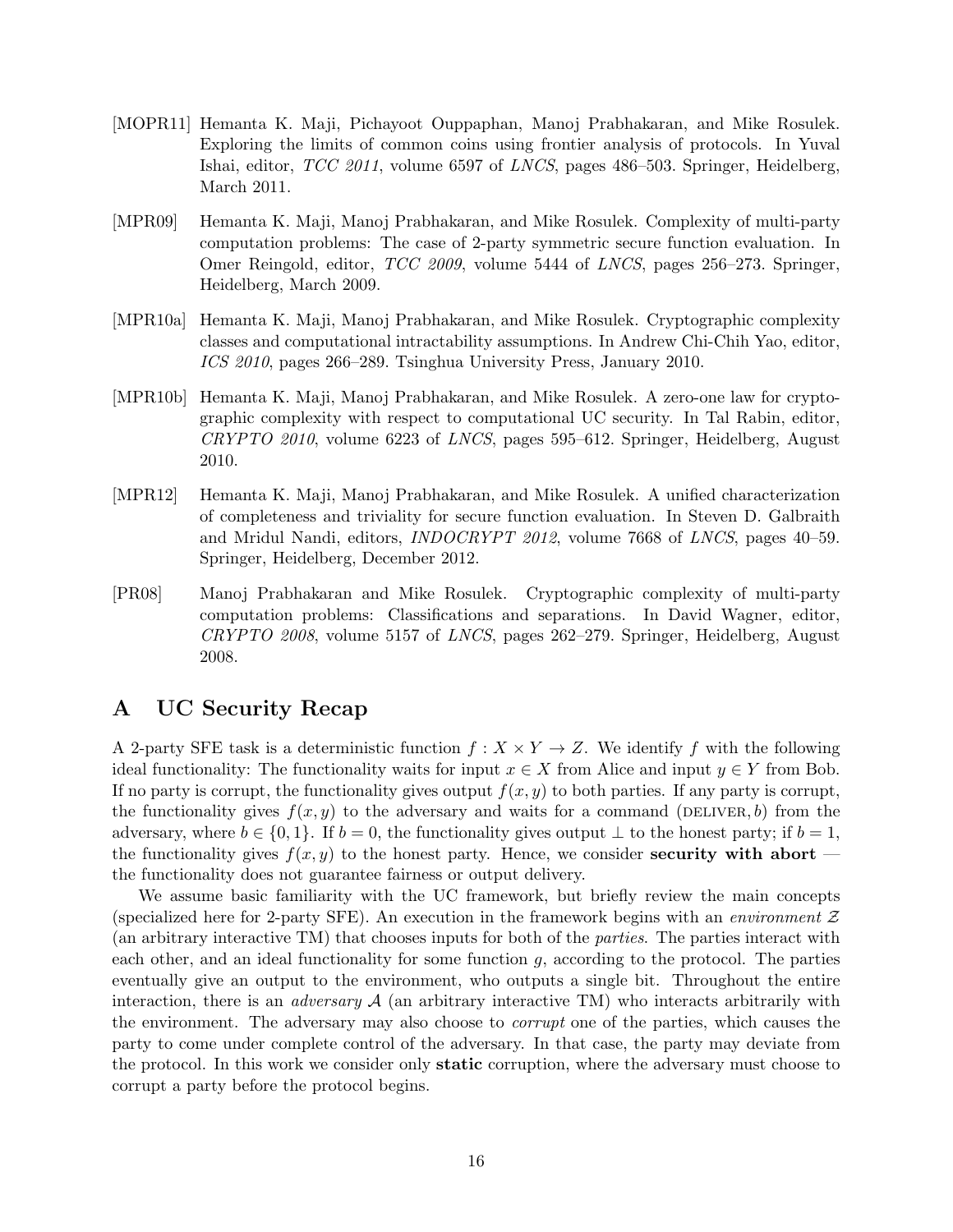Given the description above,  $EXEC[\pi, g, \mathcal{A}, \mathcal{Z}, 1^{\kappa}]$  denotes the probability that the environment outputs 1, when  $\kappa$  is the security parameter of the protocol.

A particular protocol of interest is the dummy protocol  $\pi_{\text{dummy}}$ . In this protocol, each party receives an input from the environment and sends it directly to the ideal functionality. When the ideal functionality delivers an output, the party gives it directly to the environment as output.

**Definition 18.** We say f reduces to g, and write  $f \subseteq g$ , if there exists a protocol  $\pi$  such that for all  $A$  there exists a  $S$  such that for all environments  $Z$ , we have:

$$
\bigg|\text{EXEC}[\pi, g, \mathcal{A}, \mathcal{Z}, 1^{\kappa}] - \text{EXEC}[\pi_{\text{dummy}}, f, \mathcal{S}, \mathcal{Z}, 1^{\kappa}] \bigg| \text{ is negligible in }\kappa
$$

We write  $f \sqsubseteq_1 g$  if furthermore  $\pi$  has the following property: the parties make only one call to g and exchange no other messages.

In the execution of  $\pi_{\text{dummy}}$  we can think of S as simulating protocol  $\pi$  with A. The security arises from the fact that the simulator communicates with the honest party via a single call to ideal f. This means that everything prior to the call  $S$  makes to ideal f must be independent of the honest party's input, and everything after that call must not affect the honest party's output. We call this event the *extraction*, as  $S$  must "extract" enough information about the input of  $A$  in order to correctly call f.

## <span id="page-16-0"></span>B Proofs for the Reducibility Characterization

**Lemma** (Restatement of [Lemma 6\)](#page-7-1). For non-unilateral f, if  $f \sqsubseteq_1 g$  via a deterministic protocol with simulation error less than 1, then f embeds in g.

*Proof.* During the deterministic protocol, Alice and Bob both map their f-inputs to  $q$ -inputs and then immediately terminate the protocol, meaning that they were each able to map the g-output to the same f-output. The input maps are  $A$  and  $B$  in the embedding. The output map is  $C$  in the embedding.

By symmetry, we only consider security against a malicious Alice.

Clearly, A is injective. If it is not, then choose some pair  $(x, x')$  where  $A(x) = A(x')$ . Choose y so that  $f(x, y) \neq f(x', y)$  – since f is not unilateral, such an input exists. Consider two environments – they ask the parties to honestly run the protocol with inputs  $x, y$  and  $x', y$  respectively, and return 1 if the output is correct. In the real world, in both cases the parties will return the same output, so one of them is incorrect. Therefore, one of the environments has simulation error 1.

Because this protocol is UC-secure, there must be some method by which the simulator takes the parties' g-inputs and translate them to  $f$ -inputs upon extraction. Call these mappings for Alice and Bob  $\hat{A}$  and  $\hat{B}$ , respectively. It suffices to show that these mappings satisfy 2a and 2b of [Definition 4.](#page-6-0) We show that if the mappings violate [Definition 4,](#page-6-0) then the simulation error of the protocol is 1.

(2a) Assume that  $\hat{A}$  violates part 2a. That is, there exists an  $\hat{x}$  where it is not the case that  $g(\hat{x}, B(\cdot))$  leaks no more than  $f(\hat{A}(\hat{x}), \cdot)$ . In particular, there is some pair  $(y, y')$  where  $f(\hat{A}(\hat{x}), y) = f(\hat{A}(\hat{x}), y')$  by the  $g(\hat{x}, B(y)) \neq g(\hat{x}, B(y'))$  $f(\widehat{A}(\widehat{x}), y')$  but  $g(\widehat{x}, B(y)) \neq g(\widehat{x}, B(y')).$ <br>Consider two environments:

Consider two environments:

• Adversary Alice uses input  $\hat{x}$ , honest Bob uses input y, return 1 if Alice's view is  $g(\hat{x}, B(y))$ .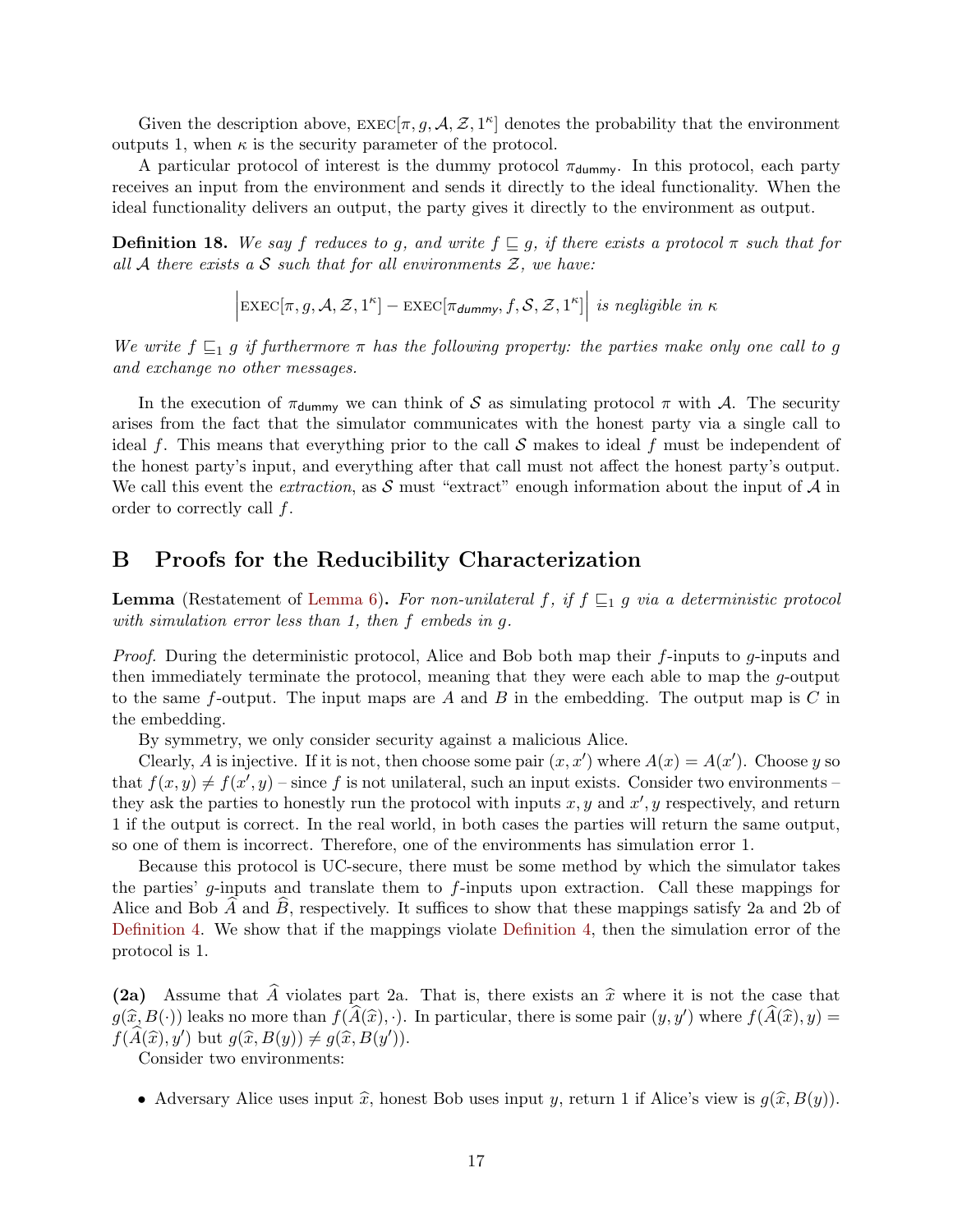• Adversary Alice uses input  $\hat{x}$ , honest Bob uses input y', return 1 if Alice's view is  $g(\hat{x}, B(y'))$ .

In the real world, both environments output 1 with probability 1. In the ideal world, the simulator's view in both environments is  $f(\hat{A}(\hat{x}), y) = f(\hat{A}(\hat{x}), y')$ . Since the simulator is deterministic, it must give the same simulated g-output for both environments. However,  $g(\hat{x}, B(y)) \neq g(\hat{x}, B(y'))$ , so in at least one of the environments the probability of outputting 1 is 0. Therefore, the simulation error is 1.

(2b) Assume that  $\widehat{A}$  violates part 2b. Then there exists some  $\widehat{x}$  and y where  $C(g(\widehat{x}, B(y))) \notin$  ${f(A(\hat{x}), y), \perp}.$  Consider the environment in which corrupt Alice uses g-input  $\hat{x}$  and honest Bob uses input y, and the environment outputs 1 if Bob's output is  $C(q(\hat{x}, B(y)))$ . The environment outputs 1 with probability 1 in the real world. But in the ideal world, Bob's output is either  $f(A(\hat{x}), y)$  or ⊥. This environment demonstrates a simulation error of 1.  $\Box$ 

## <span id="page-17-0"></span>C Proofs for Frontier Properties

**Lemma** (Restatement of [Lemma 9\)](#page-9-0). For all  $x, y$ :  $Pr_{\pi}[F_{\mathcal{A}-\text{ext}}^x < F_{\mathcal{B}-\text{out}}^y \mid xy] < 2\sqrt{\varepsilon}$ .

*Proof.* Let bad = first( $F_{A-ext}^x \setminus F_{B-out}^y$ ), whose probability we wish to bound. A partial transcript  $t \in$  bad represents a situation where there is reasonable probability that a simulator would have extracted an effective input for Alice  $(t \in F_{A-\text{ext}}^x)$ , but in the protocol Alice can still induce two different outputs for Bob, each with good probability ( $t \notin F_{\text{B-out}}^y$ ). Intuitively, the simulator has extracted prematurely. This event should be rare.

Consider the following strategy for corrupt Alice and environment:

- Run the protocol with input  $y$  for honest Bob, and Alice initially behaving semi-honestly with input x.
- If the protocol transcript avoids bad, then the adversary gives up and the environment outputs 0.
- Otherwise, when the partial transcript reaches  $t \in$  bad for the first time, then the properties of bad guarantee that there are two values  $x_0, x_1$  such that  $f(x_0, y) \neq f(x_1, y)$  and  $Pr_{\pi}[\text{out } f(x_c, y) | tx_c y] \ge 1 - \sqrt{\varepsilon} \text{ for both } c \in \{0, 1\}.$
- The adversary sends  $x_0, x_1$  to the environment, who chooses a random  $c \leftarrow \{0, 1\}.$
- The adversary switches strategies to run the protocol honestly with input  $x_c$ . The environment outputs 1 if Bob's eventual output is  $f(x_c, y)$ . Otherwise the environment outputs 0.

Let succ denote the event that the environment outputs 1.

In the real interaction, the environment outputs 1 only when the transcript hits bad and the adversary is successful in forcing Bob's output, which happens with probability at least  $1 - \sqrt{\varepsilon}$  by the properties of bad. So: √

$$
\Pr_{\pi}[\text{succ}] \ge \Pr_{\pi}[\text{bad}|xy](1-\sqrt{\varepsilon})
$$

In the ideal interaction (between the adversary and simulator), Bob's output is now determined differently, as the output of the ideal  $f$ . There are two ways the environment outputs 0: (1) when the simulated transcript avoids bad; (2) when the transcript reaches bad but the simulator has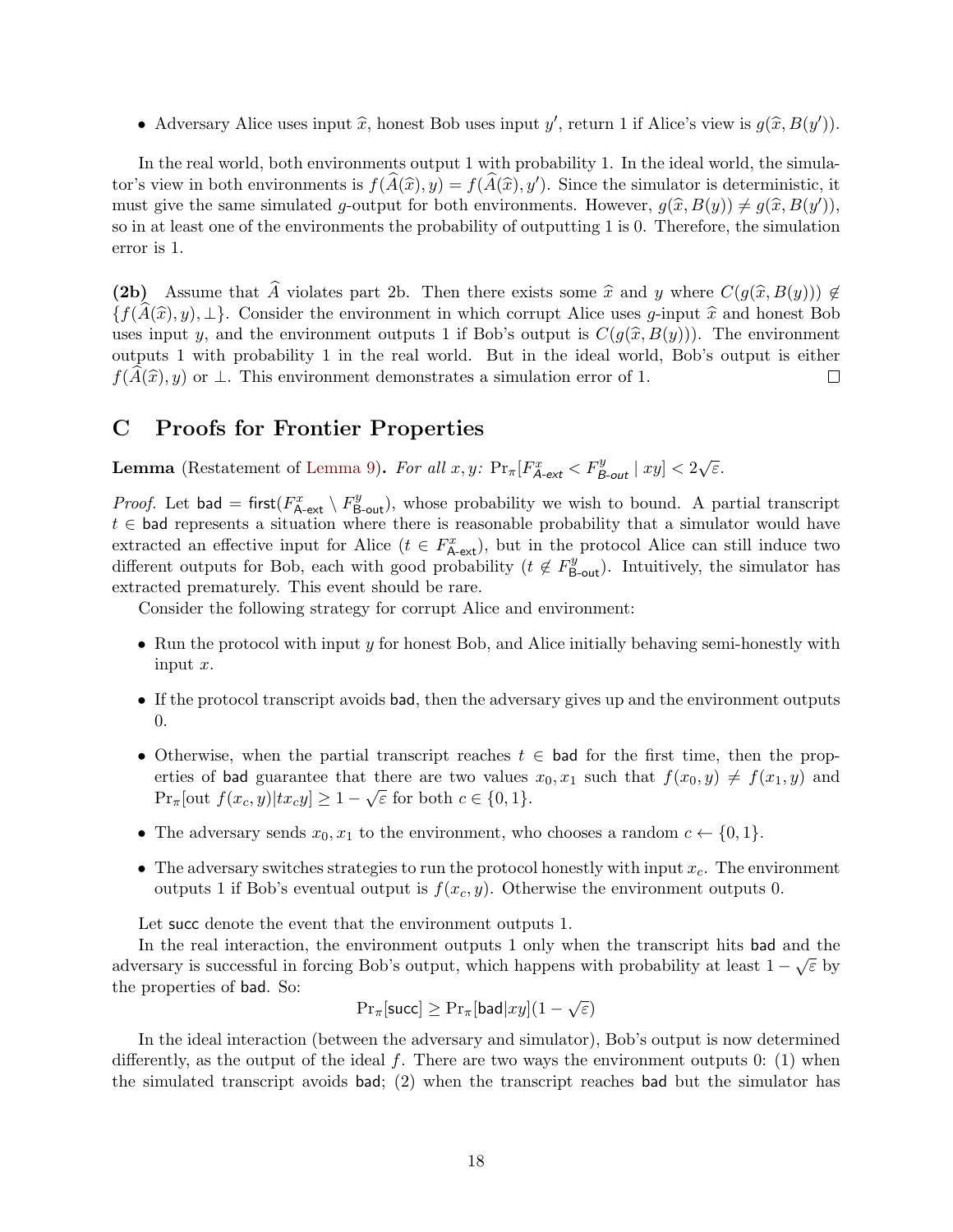already extracted. In the latter case, the environment's choice of c is independent of the simulator's extraction, so with further probability at least  $1/2$  the honest Bob will not output  $f(x_c, y)$ . So:

$$
\Pr_{\text{A-sim}}[\text{succ}] \le (1 - (4\sqrt{\varepsilon})/2) \Pr_{\text{A-sim}}[\text{bad}|xy]
$$

From the security of the protocol:

$$
|\Pr_{\pi}[\mathsf{succ}] - \Pr_{\mathsf{A}\text{-sim}}[\mathsf{succ}]| < \varepsilon
$$

$$
|\Pr_{\pi}[\mathsf{bad}|xy] - \Pr_{\mathsf{A}\text{-sim}}[\mathsf{bad}|xy]| < \varepsilon
$$

Hence:

$$
\begin{aligned} &\varepsilon > \mathrm{Pr}_{\pi}[\mathsf{succ}] - \mathrm{Pr}_{\mathsf{A\text{-}sim}}[\mathsf{succ}] \\ &\geq \mathrm{Pr}_{\pi}[\mathsf{bad}|xy](1-\sqrt{\varepsilon}) - (1-2\sqrt{\varepsilon})\,\mathrm{Pr}_{\mathsf{A\text{-}sim}}[\mathsf{bad}|xy] \\ &\geq \mathrm{Pr}_{\pi}[\mathsf{bad}|xy](1-\sqrt{\varepsilon}) - (1-2\sqrt{\varepsilon})(\mathrm{Pr}_{\pi}[\mathsf{bad}|xy] + \varepsilon) \\ &= \mathrm{Pr}_{\pi}[\mathsf{bad}|xy]\sqrt{\varepsilon} - \varepsilon(1-2\sqrt{\varepsilon}) \\ &> \mathrm{Pr}_{\pi}[\mathsf{bad}|xy]\sqrt{\varepsilon} - \varepsilon \end{aligned}
$$

Solving for  $Pr_{\pi}[\text{bad}|xy]$ :

$$
\mathrm{Pr}_{\pi}[\mathsf{bad}|xy] < \frac{2\varepsilon}{\sqrt{\varepsilon}} = 2\sqrt{\varepsilon}
$$

 $\Box$ 

 $\Box$ 

**Lemma** (Restatement of [Lemma 11\)](#page-9-1). For  $z \neq \bot$  define  $G^z = \{t \mid \text{guess}_A(t, x) = z\}$ . Then for all  $x, y$ :  $Pr_{\pi}[G^{f(x,y)}|xy] > 1 - \varepsilon/2$ . Intuitively, upon reaching  $F_{\mathcal{A}-\mathsf{out}}^x$ , Alice can predict her eventual output with error at most  $\varepsilon/2$ .

*Proof.* Define bad =  $F_{\mathsf{A-out}}^x \setminus G^{f(x,y)}$ . Intuitively, these are the places in the protocol where  $\text{guess}_A(t, x) \neq f(x, y).$ 

From the correctness of the protocol, we have:

$$
\varepsilon > \Pr_{\pi}[\text{output not } f(x, y)|xy]
$$
  
\n
$$
\geq \sum_{t \in \text{first}(bad)} \Pr_{\pi}[t|xy] \Pr_{\pi}[\text{out guess}_{A}(t, x)|txy]
$$
  
\n
$$
\geq \sum_{t \in \text{first}(bad)} \Pr_{\pi}[t|xy](1 - \sqrt{\varepsilon}) = (1 - \Pr_{\pi}[G^{f(x,y)}|xy])(1 - \sqrt{\varepsilon})
$$

Solving for the probability expression:

$$
\Pr_{\pi}[G^{f(x,y)}|xy] \ge 1 - \frac{\varepsilon}{1-\sqrt{\varepsilon}} > 1 - \varepsilon/2
$$

**Lemma** (Restatement of [Lemma 12\)](#page-10-1). For all  $x, y$ , if  $x$  is not a unilateral input for  $f$ , then  $\Pr{\pi[F_{\text{A-out}}^x < F_{\text{A-ext}}^x \mid xy] < 16\varepsilon}.$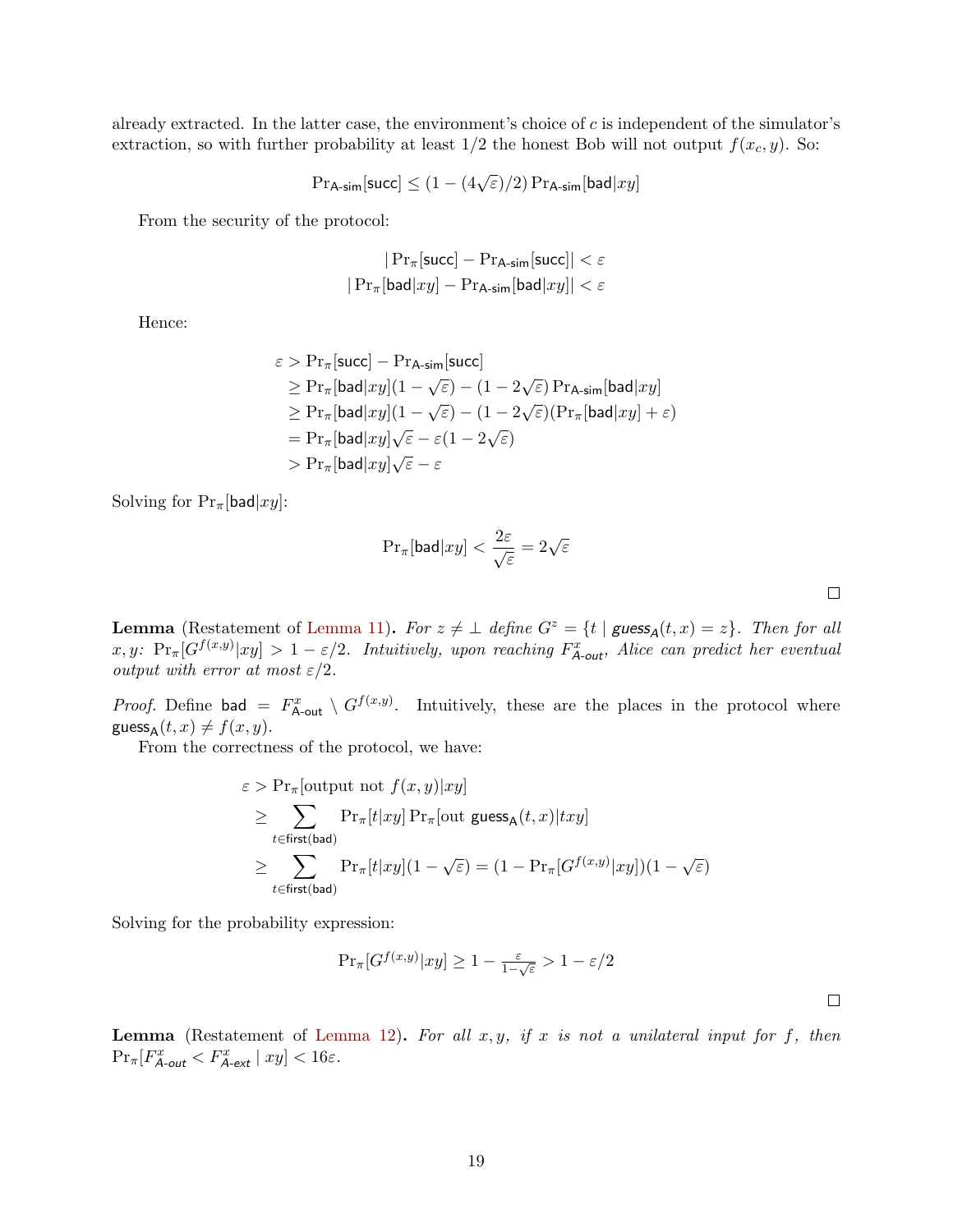*Proof.* Let bad = first( $F_{\text{A-out}}^x \setminus F_{\text{A-ext}}^x$ ), whose probability we wish to bound. A partial transcript  $t \in \text{bad represents a situation where Alice can predict what the output will be } (t \in F_{\text{A-out}}^x)$ , but the simulator probably has not extracted yet  $(t \notin F_{\mathsf{A}-\textsf{ext}}^x)$ . This event should be rare, since in the ideal world Alice can gain no information about the f-output before the simulator extracts.

Let x, y be given as in the premise of the lemma. Since x is not a unilateral input, let y' be such that  $f(x, y) \neq f(x, y')$ . Consider the following interaction with a corrupt Alice and environment:

- Alice initially runs the protocol honestly with input  $x$ . The environment randomly chooses input  $y^* \leftarrow \{y, y'\}$  for Bob. If the transcript avoids bad then the adversary gives up and the environment outputs 0.
- Otherwise, if the partial transcript reaches  $t \in$  bad, there is a unique  $z = \text{guess}_A(t, x)$  such that  $Pr_{\pi}[\text{out } z|tx] > 1 - \sqrt{\varepsilon}$ . The adversary reports z to the environment.
- The environment outputs 1 if  $z = f(x, y^*)$ .

Let succ denote the probability that the environment outputs 1.

In the real interaction, the environment outputs 0 only if the transcript avoids bad or if guess<sub> $\Delta$ </sub> $(t, x)$  is incorrect. By the union bound and [Lemma 11,](#page-9-1)

$$
\mathrm{Pr}_\pi[\neg \mathsf{succ}] \leq \mathrm{Pr}_\pi[\neg \mathsf{bad}|xy^*] + \mathrm{Pr}_\pi[\neg G^{f(x,y^*)}|xy^*] \leq 1 - \mathrm{Pr}_\pi[\mathsf{bad}|xy^*] + \varepsilon/2
$$

In the ideal interaction, the environment outputs 0 in the following (mutually exclusive) scenarios: (1) the simulated transcript avoids bad; (2) the transcript reaches bad and the simulator has not yet extracted. In the latter case, the adversary's view is independent of the environment's choice of  $y^*$ , and so the environment outputs 0 with probability at least  $1/2$ . Hence:

$$
\begin{aligned} \mathrm{Pr}_{\mathsf{A\text{-}sim}}[\neg \mathsf{succ}] &\geq \mathrm{Pr}_{\mathsf{A\text{-}sim}}[\neg \mathsf{bad}|xy^{*}] + \mathrm{Pr}_{\mathsf{A\text{-}sim}}[\mathsf{bad} \wedge \mathsf{no} \hspace{0.1cm}\text{extract}|xy^{*}]/2 \\ &\geq 1 - \mathrm{Pr}_{\mathsf{A\text{-}sim}}[\mathsf{bad}|xy^{*}] + \mathrm{Pr}_{\mathsf{A\text{-}sim}}[\mathsf{bad}|xy^{*}](1 - 4\sqrt{\varepsilon})/2 \\ &= 1 - \mathrm{Pr}_{\mathsf{A\text{-}sim}}[\mathsf{bad}|xy^{*}](\frac{1}{2} + 2\sqrt{\varepsilon}) \end{aligned}
$$

Combining:

$$
\varepsilon > \Pr_{\pi}[\text{succ}] - \Pr_{\text{A-sim}}[\text{succ}]
$$
\n
$$
\geq \Pr_{\pi}[\text{bad}|xy^*] - \varepsilon/2 - \Pr_{\text{A-sim}}[\text{bad}|xy^*] (\frac{1}{2} + 2\sqrt{\varepsilon})
$$
\n
$$
\geq \Pr_{\pi}[\text{bad}|xy^*] - \varepsilon/2 - (\Pr_{\pi}[\text{bad}|xy^*] + \varepsilon)(\frac{1}{2} + 2\sqrt{\varepsilon})
$$
\n
$$
= \Pr_{\pi}[\text{bad}|xy^*] (\frac{1}{2} - 2\sqrt{\varepsilon}) - \varepsilon(1 - 2\sqrt{\varepsilon})
$$

Solving for the probability expression:

$$
\Pr{}_{\pi}[\mathsf{bad}|xy^*] \leq \frac{\varepsilon(2-2\sqrt{\varepsilon})}{(\frac{1}{2}-2\sqrt{\varepsilon})} < \frac{2\varepsilon}{1/4} = 8\varepsilon
$$

Since  $Pr_\pi[\text{bad}|xy^*]$  is the average of  $Pr_\pi[\text{bad}|xy]$  and  $Pr_\pi[\text{bad}|xy']$ , it follows that  $Pr_\pi[\text{bad}|xy]$  <  $\Box$ 16ε.

**Lemma** (Restatement of [Lemma 13\)](#page-10-3). For all x, y, if y is not a unilateral input, then  $Pr_{\pi}[F_{\text{B-out}}^{y}]$ **Example 18**  $\sqrt{\varepsilon}$ .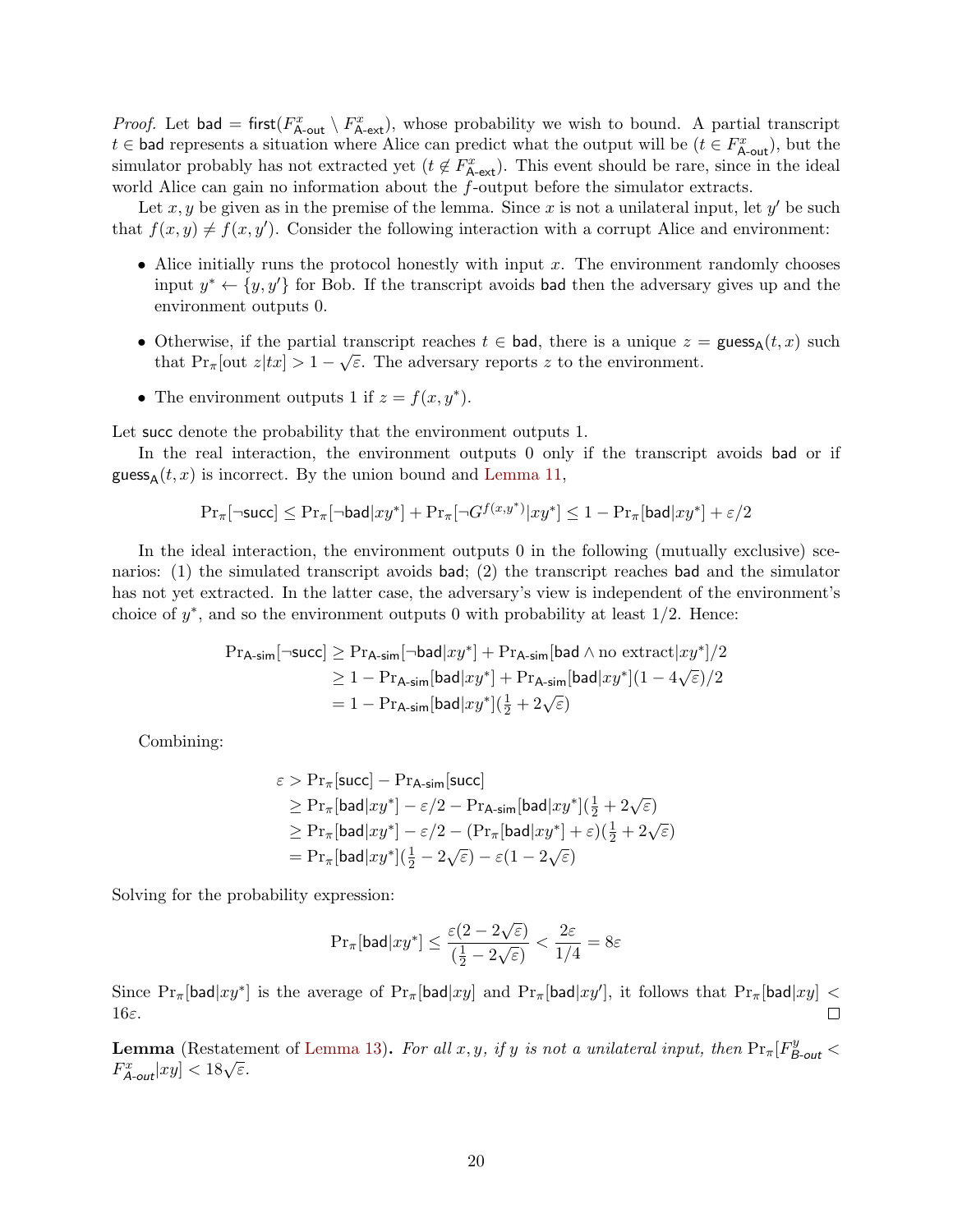*Proof.* By a union bound,

$$
\Pr{\pi[F_{\text{B-out}}^y < F_{\text{A-out}}^x | xy] \le \Pr{\pi[F_{\text{B-out}}^y < F_{\text{B ext}}^y | xy] + \Pr{\pi[F_{\text{B-ext}}^y < F_{\text{A-out}}^x | xy]} \le 16\varepsilon + 2\sqrt{\varepsilon} < 18\sqrt{\varepsilon}}
$$

Before proving [Lemma 14,](#page-10-2) we introduce two helper lemmas:

<span id="page-20-1"></span>**Lemma 19.** For all  $x, y$ , if neither x nor y are a unilateral input, then  $Pr_{\pi}[F_{\beta-out}^y < F_{A-ext}^x | xy]$ <sup>34</sup><sup>√</sup> ε.

Proof. By a union bound,

$$
\begin{aligned} \Pr_{\pi}[F_{\text{B-out}}^{y} < F_{\text{A-ext}}^{x}|xy] \leq \Pr_{\pi}[F_{\text{B-out}}^{y} < F_{\text{B-ext}}^{y}|xy] \\ &+ \Pr_{\pi}[F_{\text{B-ext}}^{y} < F_{\text{A-out}}^{x}|xy] \\ &+ \Pr_{\pi}[F_{\text{A-out}}^{x} < F_{\text{A-ext}}^{x}|xy] \\ &\leq 16\varepsilon + 2\sqrt{\varepsilon} + 16\varepsilon < 34\sqrt{\varepsilon} \end{aligned}
$$

 $\Box$ 

 $\Box$ 

<span id="page-20-0"></span>**Lemma 20.** Let F be any frontier in the protocol. For all  $x, y, y'$ ,

$$
\Big|\Pr_{\pi}[F < F_{\mathbf{A}\text{-ext}}^x | xy] - \Pr_{\pi}[F < F_{\mathbf{A}\text{-ext}}^x | xy'] \Big| < 6\sqrt{\varepsilon}
$$

*Proof.* Let  $G = F \setminus F_{A-\text{ext}}^x$ . The main idea is that in the ideal interaction with corrupt Alice, it is unlikely that the simulator has extracted before the protocol has reached  $G$ . Conditioned on the simulator not yet extracting, the transcript is completely independent of Bob's input.

Consider running the ideal interaction and halting it when the transcript reaches either F or  $F_{\text{A-ext}}^x$ . Halting at this point is sufficient to determine whether the event  $F < F_{\text{A-ext}}^x$  happened. We obtain two interactions depending on whether Bob is given input  $y$  or  $y'$ . In the terminology of Bellare-Rogaway [\[BR06\]](#page-14-13), these are two *identical-until-bad games*, where the "bad" event is that the simulator extracts but  $F_{\mathsf{A-ext}}^x$  is not immediately reached. By the definition of  $F_{\mathsf{A-ext}}^x$ , the bad event simulator extracts but  $T_{A-ext}$  is not immediately reached. By the definition of  $T_{A-ext}$ , the bad event happens with probability at most  $4\sqrt{\varepsilon}$ . By the lemma in [\[BR06\]](#page-14-13), this probability of the bad event bounds the distinguishing bias between the two games.

Then applying the security of the protocol we have:

$$
\begin{aligned} \left| \Pr_{\pi}[F < F_{\mathsf{A}\text{-ext}}^x | xy] - \Pr_{\pi}[F < F_{\mathsf{A}\text{-ext}}^x | xy'] \right| \\ &\leq \left| \Pr_{\mathsf{A}\text{-sim}}[F < F_{\mathsf{A}\text{-ext}}^x | xy] - \Pr_{\mathsf{A}\text{-sim}}[F < F_{\mathsf{A}\text{-ext}}^x | xy'] \right| + 2\varepsilon \\ &< 4\sqrt{\varepsilon} + 2\varepsilon < 6\sqrt{\varepsilon} \end{aligned}
$$

**Lemma** (Restatement of [Lemma 14\)](#page-10-2). For all  $x, y', y$ , with  $x, y'$  not unilateral,  $Pr_{\pi} [F_{B-out}^{y'}]$  <  $F_{B-out}^y [xy] < 42\sqrt{\varepsilon}$ .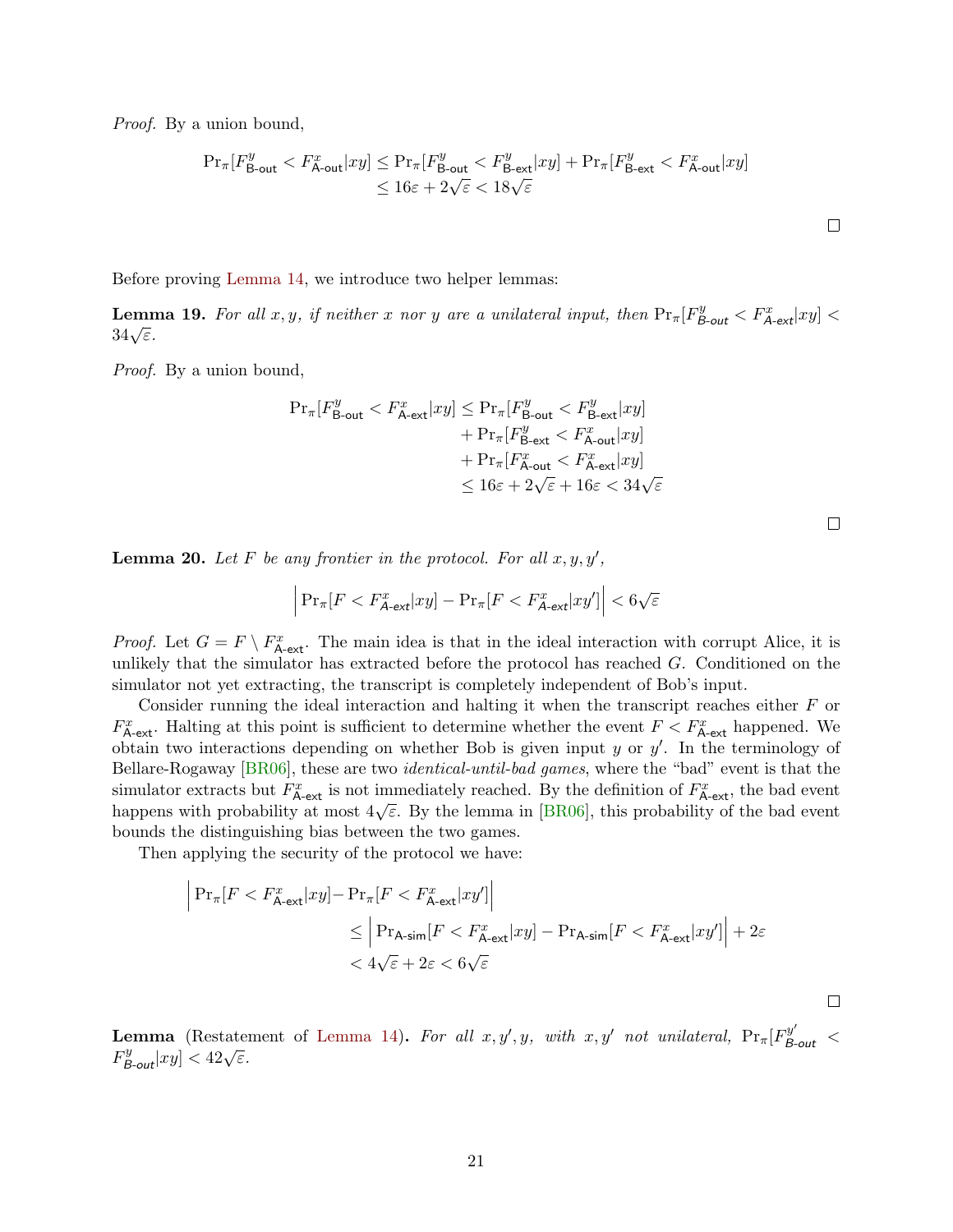*Proof.* Let bad = first( $F_{\text{B-out}}^{y'} \setminus F_{\text{B-out}}^{y}$ ), whose probability we wish to bound. We partition bad into two parts:  $\mathsf{bad}_1 = \mathsf{bad} \cap \overline{F_{\mathsf{A}\text{-ext}}^x}$  and  $\mathsf{bad}_2 = \mathsf{bad} \setminus \overline{F_{\mathsf{A}\text{-ext}}^x}$ .

Since bad<sub>1</sub>  $\subseteq F_{\mathsf{A-ext}}^x \setminus F_{\mathsf{B-out}}^y$  (i.e., the event  $F_{\mathsf{A-ext}}^x < F_{\mathsf{B-out}}^y$  is true for these transcripts), [Lemma 9](#page-9-0) implies that √

$$
\Pr\nolimits_{\pi}[\mathsf{bad}_1|xy] < 2\sqrt{\varepsilon}.
$$

Since bad<sub>2</sub> happens strictly before the  $F_{\mathsf{A}\text{-ext}}^x$  event, [Lemma 20](#page-20-0) implies that

$$
\Big|\Pr_{\pi}[\mathsf{bad}_2|xy]-\Pr_{\pi}[\mathsf{bad}_2|xy']\Big|<6\sqrt{\varepsilon}.
$$

Since  $\text{bad}_2 \subseteq F^{y'}_{\text{B-out}} \setminus F^x_{\text{A-ext}}$ , [Lemma 19](#page-20-1) implies that

$$
\Pr_{\pi}[\text{bad}_2|xy'] < 34\sqrt{\varepsilon}.
$$

Putting everything together, we have:

$$
\begin{aligned} \Pr{}_{\pi}[\mathsf{bad}|xy] &\leq \Pr{}_{\pi}[\mathsf{bad}_1|xy] + \Pr{}_{\pi}[\mathsf{bad}_2|xy] \\ & &< 2\sqrt{\varepsilon} + \Pr{}_{\pi}[\mathsf{bad}_2|xy'] + 6\sqrt{\varepsilon} \\ & &< 2\sqrt{\varepsilon} + 34\sqrt{\varepsilon} + 6\sqrt{\varepsilon} \\ & &= 42\sqrt{\varepsilon} \end{aligned}
$$

# <span id="page-21-0"></span>D Proofs for Collapsing Protocols

In order to collapse a protocol to a single round, we use two important properties of instantaneous protocols. First, by [Lemma 15](#page-10-4) we can consider only protocols that end with a call to g. Second, by [Lemma 20](#page-20-0) before the final call to g the parties' inputs do not have a noticeable effect on the distribution of transcripts.

<span id="page-21-1"></span>**Lemma 21.** For all f and g there is a constant  $c_{f,g}$  such that if  $f \subseteq_1 g$  via a protocol  $\pi$  with simulation error  $\varepsilon$ , then  $f \sqsubseteq_1 g$  via a deterministic protocol  $\pi'$  with simulation error at most  $c_{f,g}\varepsilon$ .

*Proof.* Since  $\pi$  consists of only one call to g, the only choices Alice, Bob, and the simulator can make in the protocol are:

- The mapping of Alice's  $f$ -input to her  $g$ -input
- The mapping of Bob's  $f$ -input to his  $g$ -input
- The mappings of either party's  $q$ -input to a suitable  $f$ -input in the simulator
- The mapping of the q-output to an f-output

The only ways that randomness can manifest in the protocol are in the choice of these mappings.

Let  $c_{f,g}$  be the number of possible combinations of such mappings based on these random coins. This is certainly a constant, although it is perhaps very large.

Select the mapping combination that was most likely to be chosen in  $\pi$ . Consider the deterministic protocol  $\pi'$  constructed by locking in these choices at the start of the protocol. The probability that Alice, Bob, and the simulator in  $\pi$  match the behavior of  $\pi'$  is at least  $1/c_{f,g}$ . Then, if the simulation error of  $\pi'$  is  $\delta$ , the simulation error of  $\pi$  must be at least  $\delta/c_{f,g}$ . Therefore, if  $\pi$  has simulation error  $\varepsilon$ , then  $\pi'$  must have simulation error at most  $c_{f,g}\varepsilon$ .  $\Box$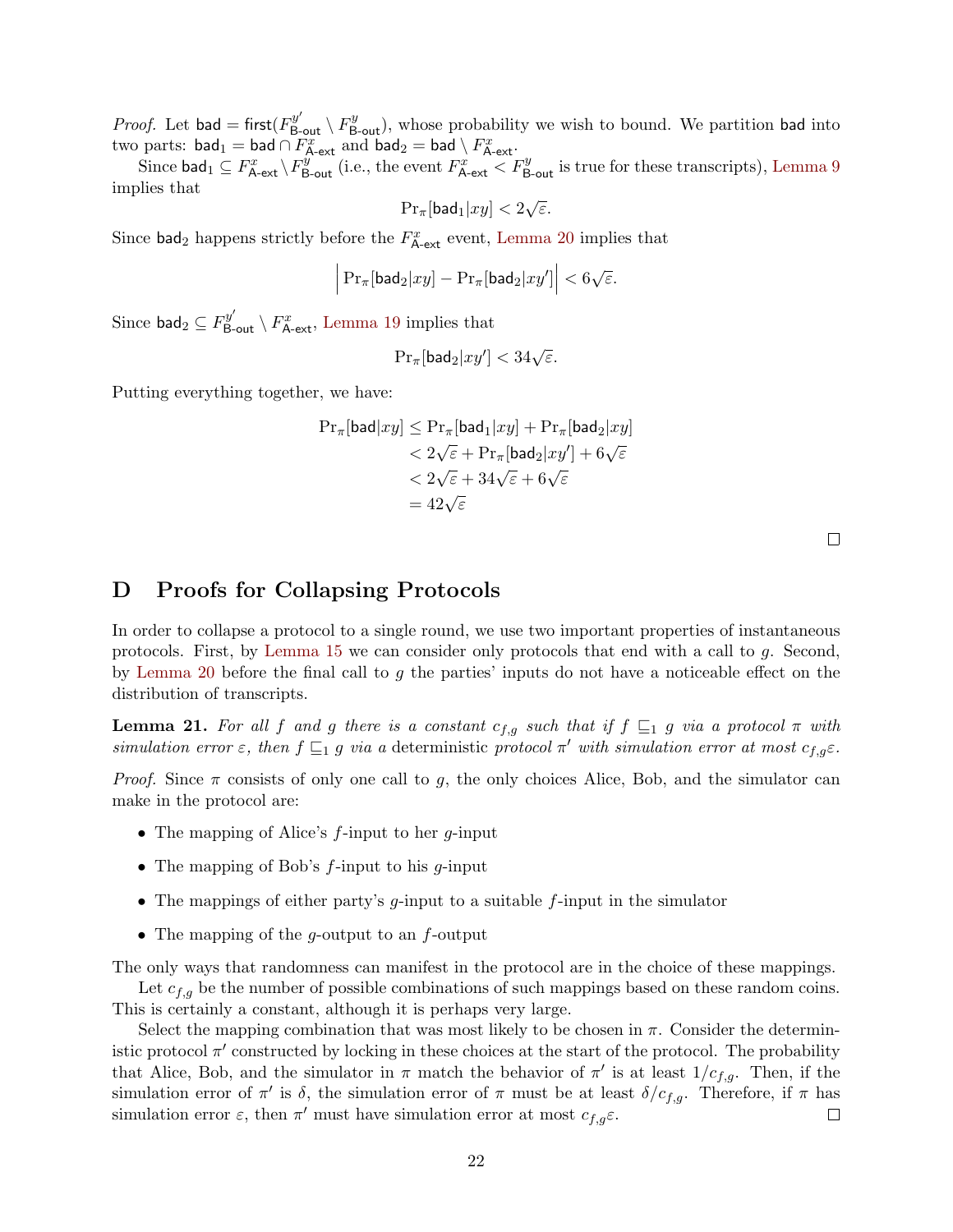Given a protocol  $\pi$  with a strict upper limit of r rounds, trunc( $\pi$ , i) is the protocol constructed by truncating  $\pi$  after  $r - i$  rounds, outputting  $\perp$  if  $\pi$  was not finished. Note that trunc( $\pi$ , 0) =  $\pi$ .

Let R be the transcripts of trunc( $\pi, i$ ) which are  $r - i - 1$  rounds (that is, there is one action to go in the protocol) but have not terminated yet.

<span id="page-22-1"></span>**Lemma 22.** If  $\pi$  has simulation error  $\varepsilon$ , then for all  $x, y, y'$  and all i:

$$
\Big|\Pr_{\text{trunc}(\pi,i)}[\mathcal{R}|xy]-\Pr_{\text{trunc}(\pi,i)}[\mathcal{R}|xy']\Big|<6\sqrt{\varepsilon}
$$

*Proof.* By [Lemma 20](#page-20-0) (in [Appendix C\)](#page-17-0) we know that this is true in trunc $(\pi, 0) = \pi$ , as these R transcripts are strictly before  $F_{\mathsf{A}\text{-ext}}^x$ . Truncating doesn't change simulator extraction probabilities, as the simulator for trunc $(\pi, i)$  just runs the simulator for  $\pi$  up until the truncated transcript. Therefore, the lemma still holds with respect to  ${\sf trunc}(\pi, i)$ .  $\Box$ 

<span id="page-22-0"></span>**Lemma 23.** If a protocol  $\pi$  is not  $\varepsilon$ -secure against malicious Alice, then there is an environment ENV for  $\pi$  with the following properties:

- 1. ENV chooses inputs for Bob uniformly at random
- 2.  $Pr_{\pi}[\textsf{ENV outputs 1}] > \frac{1}{2} + \frac{\varepsilon}{4|1|}$  $\frac{\varepsilon}{4|Y|}$  .
- 3. Pr<sub>A-sim</sub>[ENV outputs  $1 \leq \frac{1}{2} \frac{\varepsilon}{4}$ ]  $4|Y|$

Of course, a symmetrical lemma holds for protocol  $\pi$  that is insecure against malicious Bob.

*Proof.* Take an environment  $\text{ENV}_0$  for which  $\pi$  has simulation error  $\varepsilon$ . Construct ENV as follows.

- Choose Bob's input  $y^*$  uniformly at random.
- Let  $p(y)$  be the probability that  $\text{ENV}_0$  chooses y. Let  $p_{\text{max}}$  be the maximum  $p(y)$ .
- Flip a coin with probability  $1 (p(y^*)/p_{\text{max}})$ . If it comes up heads, abort and return 0.
- Otherwise, run  $ENV_0$ .

Note that  $ENV \equiv ENV_0$  conditioned on ENV not aborting. We abort with probability at most  $(|Y| - 1)/|Y|$  (as we never abort for the y where  $p(y) = p_{\text{max}}$ ).  $(|Y| - 1)/|Y|$  is a constant. The simulation error of ENV is therefore at least  $\varepsilon/|Y|$ .

At this point, possibly invert the output of ENV such that  $Pr_{\pi}$ [ENV outputs 1] is greater than PrA-sim[ENV outputs 1]. This will not affect the simulation error.

The probability of ENV returning 1 in the real or simulated environments differs by  $\varepsilon/|Y|$ , and is centered around some constant p. That is, the probabilities are at least  $p + \delta$  and at most  $p - \delta$ respectively, where  $\delta = \varepsilon/(2|Y|)$ . Perform the following operations to ensure that the probability is centered around  $1/2$  as required by the lemma.

1. If  $p > 1/2$ , run normally with probability  $\frac{1}{2p}$ . Otherwise, return 0.

2. if  $p < 1/2$ , run normally with probability  $\frac{1}{2(1-p)}$ . Otherwise, return 1.

This will "normalize" the average of the probabilities in the real and ideal world to 1/2. This might shrink  $\delta$  slightly – up to a factor of 2. The minimum value of  $\delta$  is  $\frac{\varepsilon}{4|Y|}$ , as required by the lemma.  $\Box$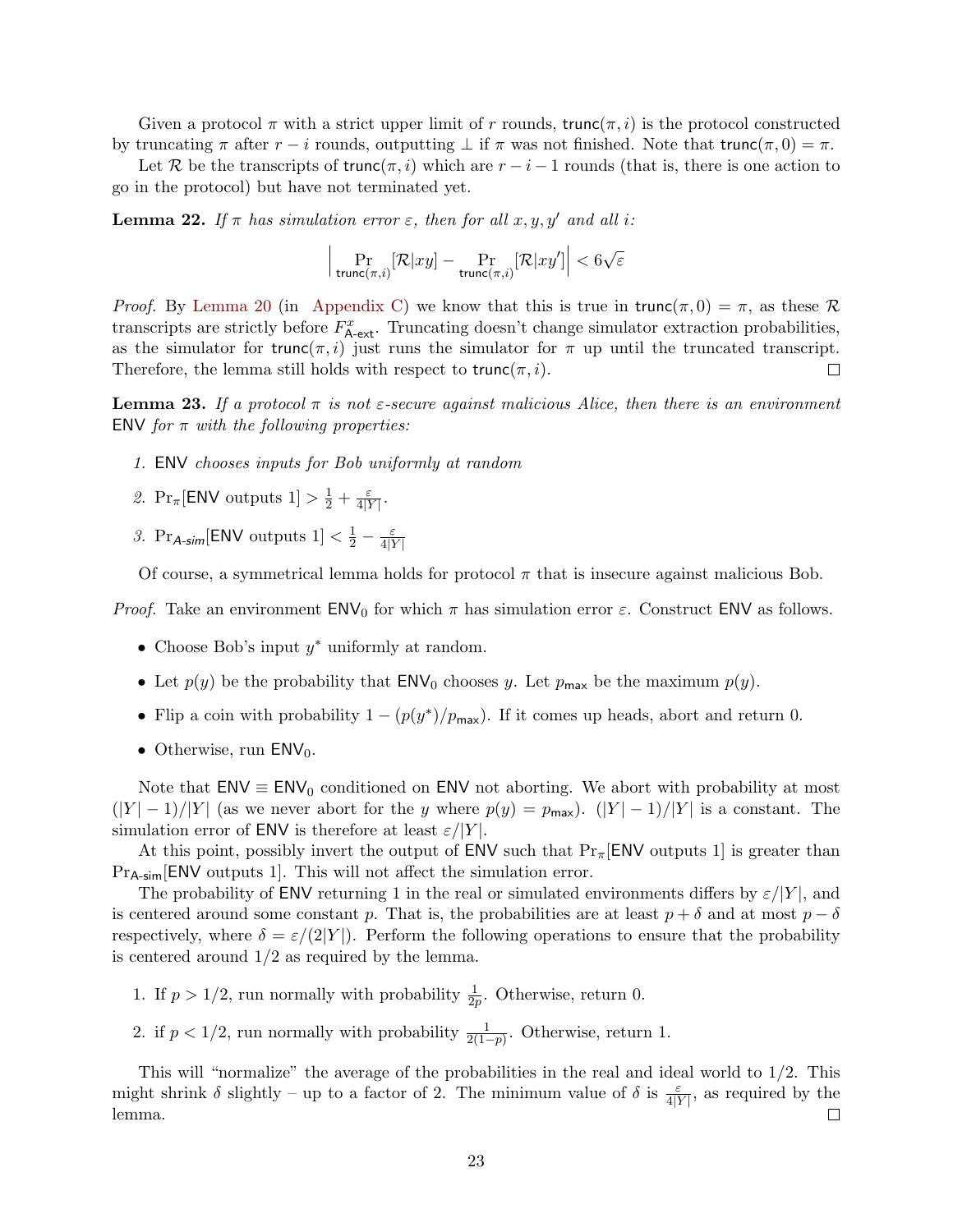Define  $\varepsilon_0 = \sqrt{\varepsilon}$  and  $\varepsilon_i = (52nc)\varepsilon_{i-1} = (52nc)^i \varepsilon_0$  where  $c = c_{f,g}$  is the constant defined in [Lemma 21](#page-21-1) and *n* is the maximum of  $|X|$  and  $|Y|$ .

<span id="page-23-0"></span>**Lemma 24.** If trunc $(\pi, i)$  has simulation error at most  $\varepsilon_i$  then either f embeds in g or trunc $(\pi, i+1)$ has simulation error at most  $\varepsilon_{i+1}$ .

*Proof.* Consider any partial transcript t where the next action in  $trunc(\pi, i)$  is for the parties to make a call to g. Let protocol  $\pi_t$  be defined as follows: the parties "fast-forward" to t by imagining the transcript up to that round. They then complete the call to  $g$  and exit immediately afterwards.

If there is any  $\pi_t$  with simulation error less than  $1/c$  (call such a t good), f embeds in g: by [Lemma 21,](#page-21-1) there exists a single-round deterministic protocol for  $f$  in a  $g$ -hybrid world with simulation error less than 1. Then, by [Lemma 6,](#page-7-1)  $f$  embeds in  $g$ .

Assume that there is no good t in round  $r - i - 1$  of trunc( $\pi$ , i) (that is, in  $\mathcal{R}$ ). We wish to bound the probability  $Pr_{trunc(\pi,i)}[\mathcal{R}|xy]$  for all  $x, y$  in this case. Note that some  $t \in \mathcal{R}$  may have simulation error when run against one malicious party but not the other. Let  $\mathcal{R}_A$  be those t which have unacceptable simulation error against Alice, and let  $\mathcal{R}_B$  be similarly defined for Bob. Then:

$$
\Pr_{\text{trunc}(\pi,i)}[\mathcal{R}|xy] \leq \Pr_{\text{trunc}(\pi,i)}[\mathcal{R}_A|xy] + \Pr_{\text{trunc}(\pi,i)}[\mathcal{R}_B|xy]
$$

Consider, then, the probability  $Pr_{trunc(\pi,i)}[\mathcal{R}_A|xy]$ . A symmetric argument will work for  $\mathcal{R}_B$ , and therefore we can use these to get a bound on the overall probability  $Pr_{trunc(\pi,i)}[\mathcal{R}|xy]$ .

For each t in R, consider  $\pi_t$ . The simulation error is at least  $1/c$ , so by [Lemma 23](#page-22-0) we can construct an environment  $\text{ENV}_t$  satisfying:

- 1.  $\text{ENV}_t$  chooses inputs for Bob uniformly at random
- 2.  $Pr_{\pi_t}[\textsf{ENV}_t \text{ outputs } 1] > \frac{1}{2} + \frac{1}{4|Y|}$  $4|Y|c$
- 3.  $\Pr_{\mathsf{A}\text{-sim-for-}{\pi}_t}[\mathsf{ENV}_t \text{ outputs } 1] < \frac{1}{2} \frac{1}{4|Y|}$  $4|Y|c$

Fix a particular  $x$  and  $y$ . Consider the following attack:

- Alice runs on x, and the environment chooses input  $y^*$  for Bob uniformly at random.
- If the parties reach  $t \in \mathcal{R}$ , let  $\text{ENV}_t$  sample an input for Bob. If it samples  $y^*$ , run  $\text{ENV}_t$ , possibly allowing Alice to change her input maliciously. Otherwise, output 0.

The probability that during this attack we output 1 is the probability that we reached  $\mathcal R$  times the probability that  $\text{ENV}_t$  chooses input  $y^*$  times the probability that  $\text{ENV}_t$  succeeds at its attack given  $y^*$ . These probabilities are independent.

$$
\sum_{t \in \mathcal{R}_A} \sum_{y^*} \Pr_{\text{trunc}(\pi, i)}[t | xy^*] \frac{1}{|Y|} \Pr_{\pi_t}[\text{ENV}_t \text{ returns } 1 | y^*]
$$

If we eliminate the summations, we get the following expression:

$$
\left(\Pr_{\text{trunc}(\pi,i)}[\mathcal{R}_A|xy^*]\right)\left(\frac{1}{2} + \frac{1}{4|Y|c}\right)
$$

By [Lemma 22](#page-22-1) we can replace  $y^*$  with the input for Bob we desire to bound probability against, y, with a small change in probability of reaching a transcript.

The probability the environment outputs 1 in the real world is therefore at least: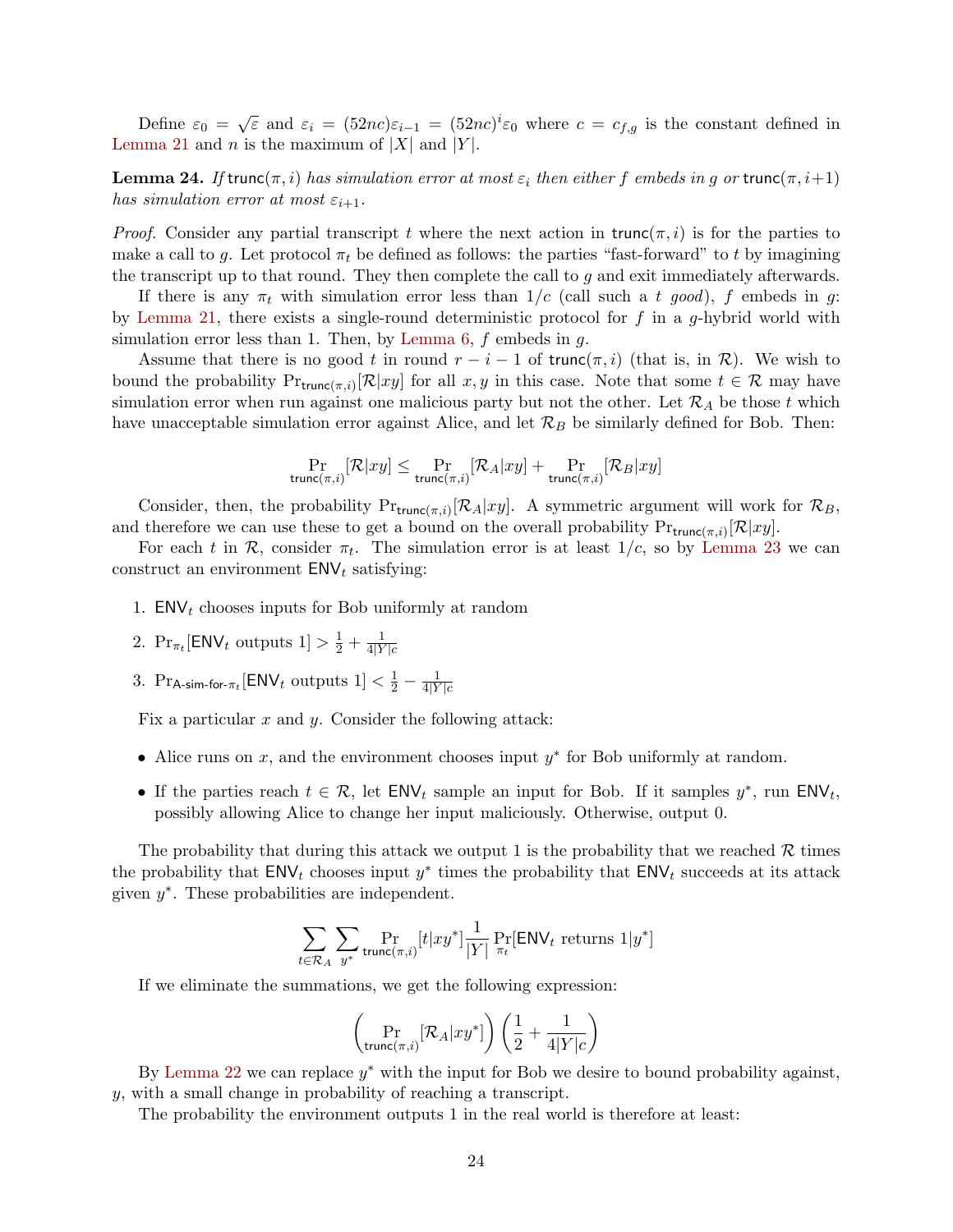$$
\left(\Pr_{\text{trunc}(\pi,i)}[\mathcal{R}_A|xy] - 6\sqrt{\varepsilon}\right)\left(\frac{1}{2} + \frac{1}{4|Y|c}\right)
$$

By a similar series of arguments, the probability the environment outputs 1 in the ideal world is at most:

$$
\left(\Pr_{\text{A-sim-for-trunc}(\pi,i)}[\mathcal{R}_A|xy] + 6\sqrt{\varepsilon}\right)\left(\frac{1}{2}-\frac{1}{4|Y|c}\right)
$$

Because the simulation error of  $\text{trunc}(\pi, i)$  is  $\varepsilon_i$ , the above expression is at most the following value:

$$
\left(\Pr_{\mathrm{trunc}(\pi,i)}[\mathcal{R}_A|xy] + 6\sqrt{\varepsilon} + \varepsilon_i\right)\left(\frac{1}{2} - \frac{1}{4|Y|c}\right)
$$

We know that, because  $\mathsf{trunc}(\pi, i)$  has a simulation error of  $\varepsilon_i$ , the difference between the output probabilities in the real and ideal worlds is at most  $\varepsilon_i$ , which means that, in particular:

$$
\varepsilon_i \ge \Pr_{\text{trunc}(\pi,i)}[\mathcal{R}_A|xy] \frac{1}{2|Y|c} - 12\sqrt{\varepsilon} - \varepsilon_i \left(\frac{1}{2} - \frac{1}{4|Y|c}\right)
$$
  
\n
$$
\Rightarrow \Pr_{\text{trunc}(\pi,i)}[\mathcal{R}_A|xy] \le \left(|Y|c + \frac{1}{2}\right)\varepsilon_i + 24|Y|c\sqrt{\varepsilon}
$$
  
\n
$$
\Rightarrow \Pr_{\text{trunc}(\pi,i)}[\mathcal{R}_A|xy] \le (26|Y|c)\varepsilon_i
$$

Recall that this is only against malicious Alice. We get the following bound without restricting which party is adversarial:

$$
\Pr_{\text{trunc}(\pi,i)}[\mathcal{R}|xy] \le (52|Y|c) \,\varepsilon_i = \varepsilon_{i+1}
$$

Truncating directly before  $\mathcal{R}$ , then, will only increase the simulation error to  $\varepsilon_{i+1}$ .  $\Box$ 

**Lemma** (Restatement of [Lemma 16\)](#page-11-2). If, for incomplete and non-unilateral f and g,  $f \sqsubseteq g$  using a protocol with security parameter  $\kappa$  and strict upper bound on number of rounds  $r = O(\log \kappa)$ , then f embeds in g.

*Proof.* trunc( $\pi$ , 0) has simulation error  $\varepsilon$  which is surely less than  $\varepsilon_0$ .

Either f embeds in g or we can apply the argument in [Lemma 24](#page-23-0) up to  $r - 1$  times. If  $r = O(\log \kappa)$ , then we are left with a 1-round protocol trunc( $\pi$ ,  $r - 1$ ) with simulation error  $\varepsilon_r$  $(52nc)^{O(\log \kappa)}\sqrt{\epsilon}$  = poly $(\kappa)\kappa^{-\omega(1)} = \kappa^{-\omega(1)}$  which is negligible. Then  $f \sqsubseteq_1 g$ , which by [Lemma 6](#page-7-1) means that  $f$  actually does embed in  $g$ . □

# <span id="page-24-0"></span>E Round Complexity & Parallel Calls to  $g$

Our model encompasses protocols that make only a single call to  $g$  in each round. Requiring sequential calls to g is without loss of generality with respect to security, since in the UC model it cannot be guaranteed that calls happen in parallel. The adversary can without loss of generality schedule all the calls sequentially (learning the output of one before choosing an input to the next), resulting in a protocol in our model.